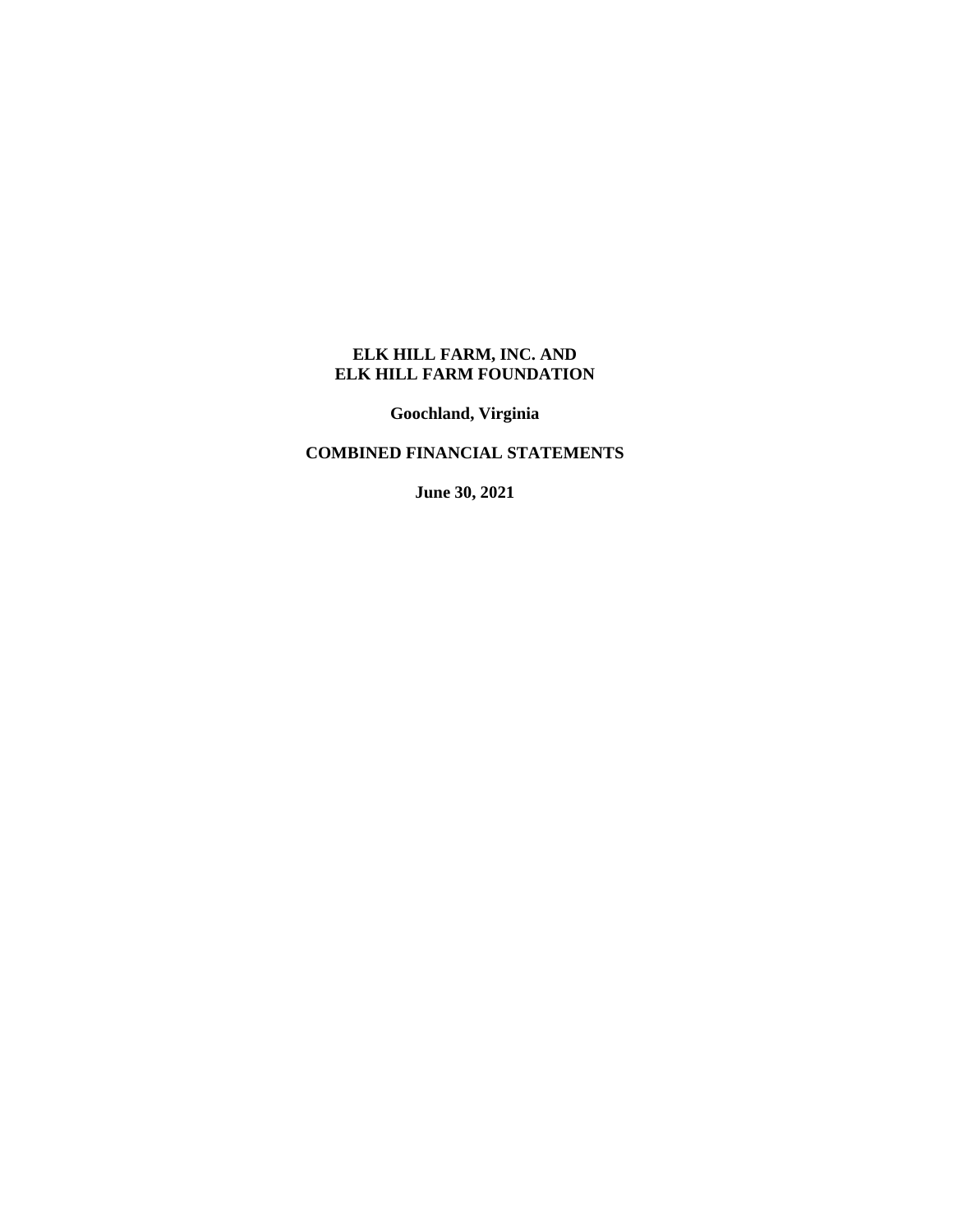# **C O N T E N T S**

|                                                                         | Page      |
|-------------------------------------------------------------------------|-----------|
| <b>INDEPENDENT AUDITOR'S REPORT</b>                                     | 1 and 2   |
| <b>FINANCIAL STATEMENTS</b>                                             |           |
| Combined statements of financial position                               | 3         |
| Combined statements of activities                                       | 4 and 5   |
| Combined statements of cash flows                                       | 6         |
| Combined statements of functional expenses                              | 7 and 8   |
| Notes to combined financial statements                                  | $9 - 23$  |
| <b>INDEPENDENT AUDITOR'S REPORT ON</b><br>THE SUPPLEMENTARY INFORMATION | 24        |
| <b>SUPPLEMENTARY INFORMATION</b>                                        |           |
| Statements of financial position information:                           |           |
| Elk Hill Farm, Inc.                                                     | 25        |
| Elk Hill Farm Foundation                                                | 26        |
| Statements of activities information:                                   |           |
| Elk Hill Farm, Inc.                                                     | 27 and 28 |
| Elk Hill Farm Foundation                                                | 29 and 30 |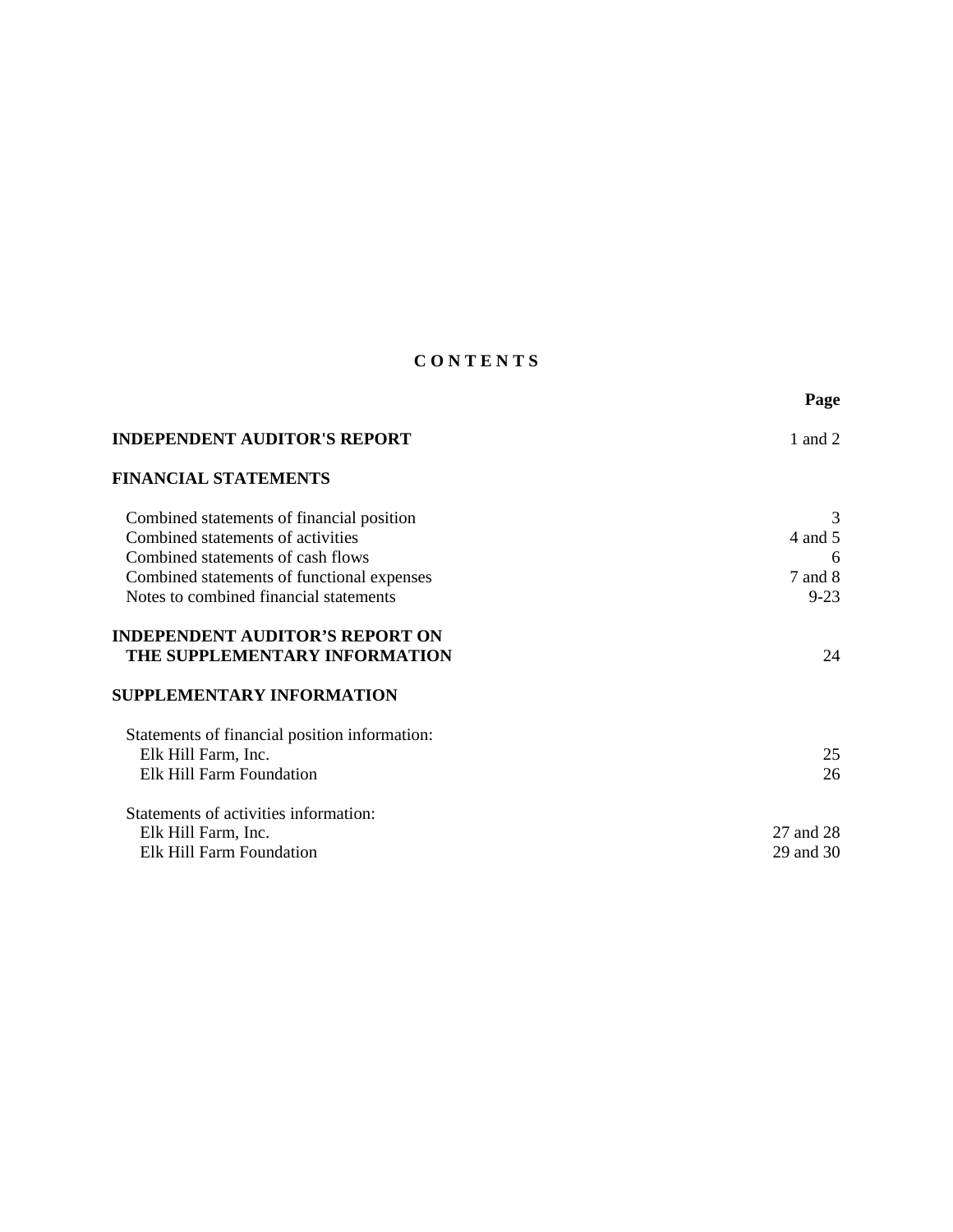

9954 Mayland Dr. Suite 2300 Richmond, VA 23233

804.553.1900

YHBcpa.com



### **INDEPENDENT AUDITOR'S REPORT**

To the Board of Trustees Elk Hill Farm, Inc. and Elk Hill Farm Foundation Goochland, Virginia

#### **Report on the Financial Statements**

We have audited the accompanying combined financial statements of Elk Hill Farm, Inc. and Elk Hill Farm Foundation (the "Organization") which comprise the combined statements of financial position as of June 30, 2021 and 2020, and the related combined statements of activities, cash flows and functional expenses for the years then ended, and the related notes to the combined financial statements (collectively, the financial statements).

#### **Management's Responsibility for the Financial Statements**

Management is responsible for the preparation and fair presentation of these combined financial statements in accordance with accounting principles generally accepted in the United States of America; this includes the design, implementation, and maintenance of internal control relevant to the preparation and fair presentation of combined financial statements that are free from material misstatement, whether due to fraud or error.

#### **Auditor's Responsibility**

Our responsibility is to express an opinion on these combined financial statements based on our audits. We conducted our audits in accordance with auditing standards generally accepted in the United States of America. Those standards require that we plan and perform the audit to obtain reasonable assurance about whether the combined financial statements are free of material misstatement.

An audit involves performing procedures to obtain audit evidence about the amounts and disclosures in the combined financial statements. The procedures selected depend on the auditor's judgment, including the assessment of the risks of material misstatement of the combined financial statements, whether due to fraud or error. In making those risk assessments, the auditor considers internal control relevant to the Organization's preparation and fair presentation of the combined financial statements in order to design audit procedures that are appropriate in the circumstances, but not for the purpose of expressing an opinion on the effectiveness of the Organization's internal control. Accordingly, we express no such opinion. An audit also includes evaluating the appropriateness of the accounting policies used and the reasonableness of significant accounting estimates made by management, as well as evaluating the overall presentation of the combined financial statements.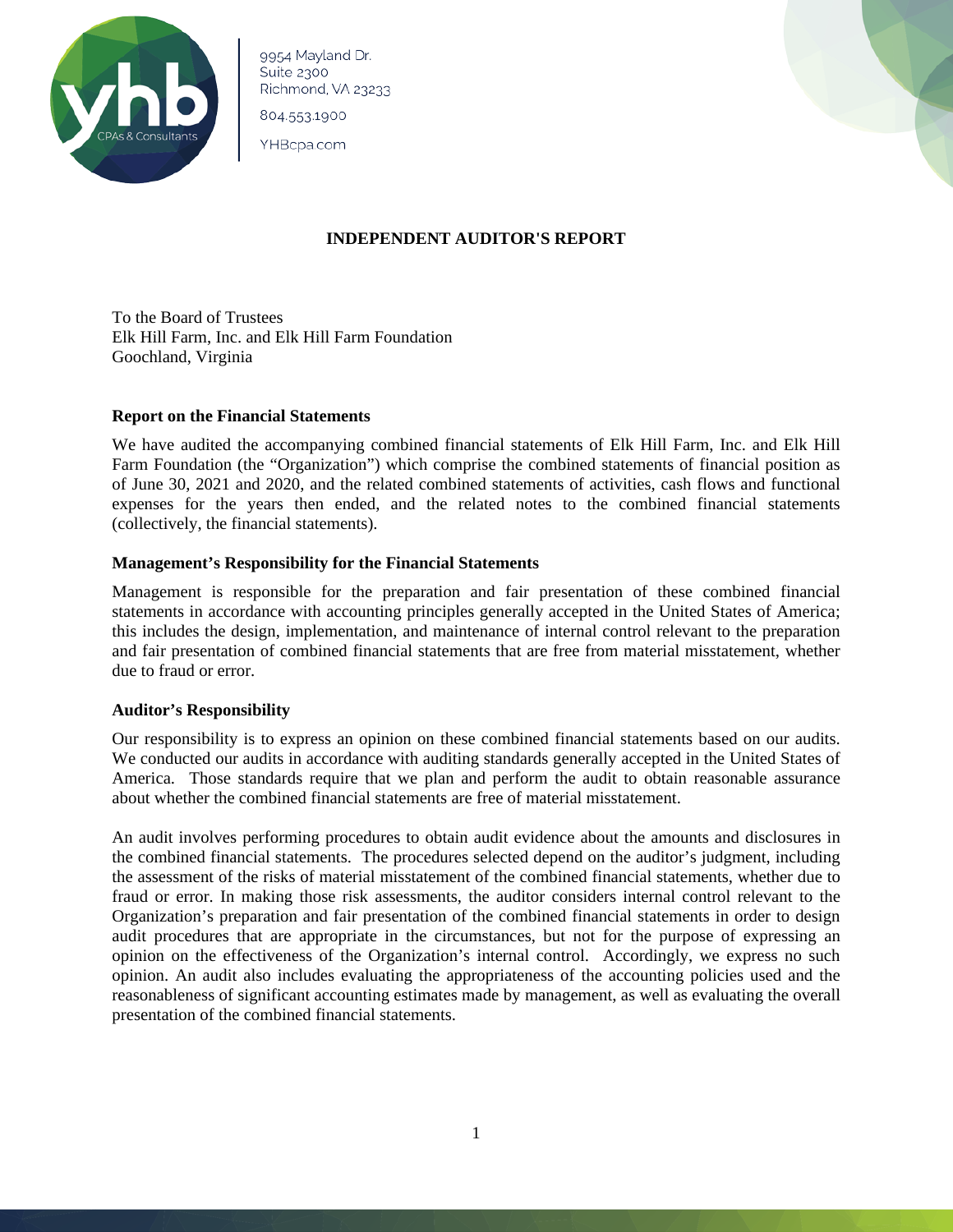We believe that the audit evidence we have obtained is sufficient and appropriate to provide a basis for our audit opinion.

#### **Opinion**

In our opinion, the combined financial statements referred to above present fairly, in all material respects, the combined financial position of Elk Hill Farm, Inc. and Elk Hill Farm Foundation as of June 30, 2021 and 2020, and the changes in its net assets, cash flows and functional expenses for the years then ended in accordance with accounting principles generally accepted in the United States of America.

Yount, Hyde EBarbour, P.C.

Richmond, Virginia October 4, 2021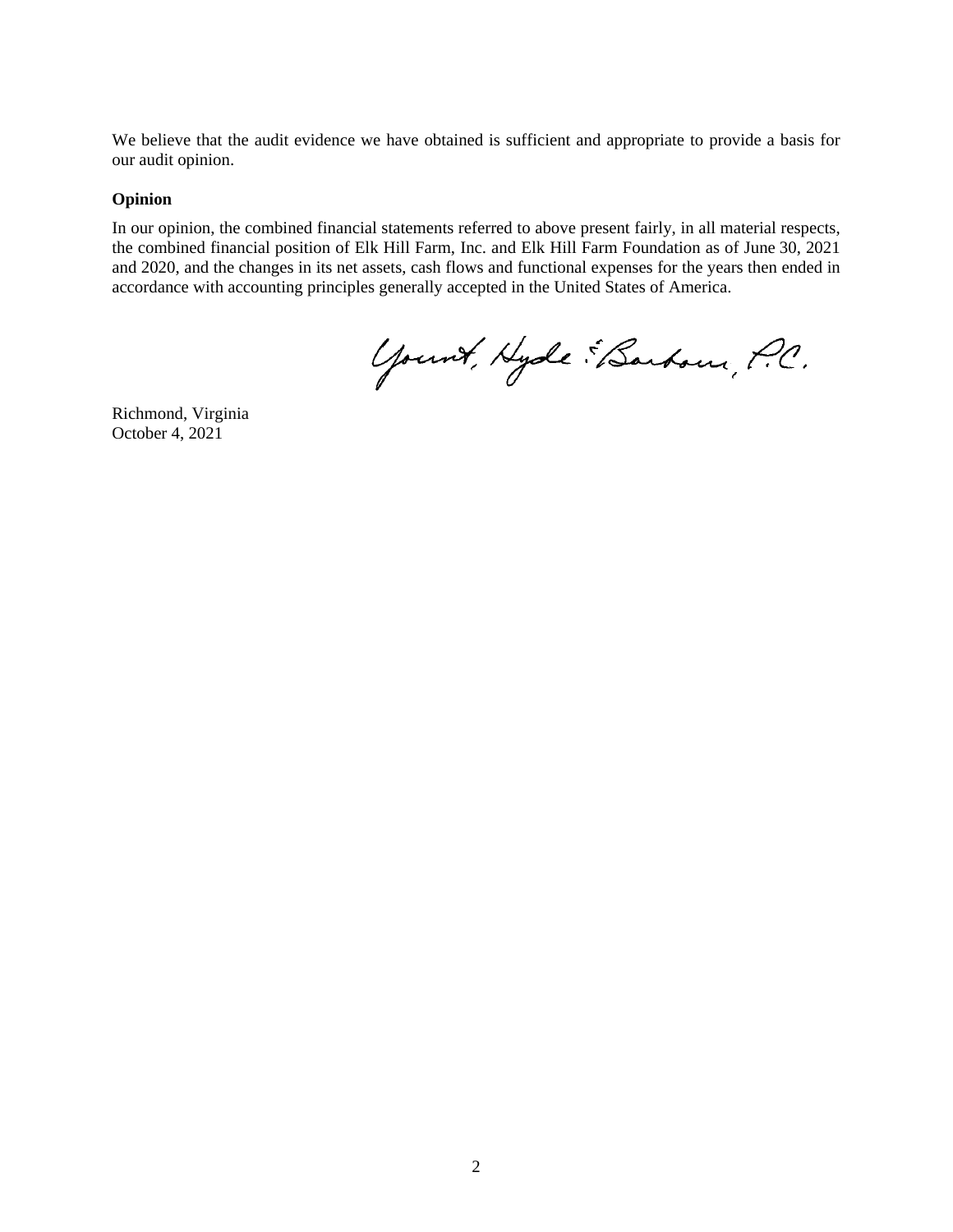# **Combined Statements of Financial Position**

June 30, 2021 and 2020

| <b>Assets</b>                                   | 2021                   | 2020                 |
|-------------------------------------------------|------------------------|----------------------|
|                                                 |                        |                      |
| <b>Current Assets</b><br>Cash                   | \$                     | \$                   |
| Accounts receivable, net                        | 3,541,340<br>2,094,782 | 4,362,224<br>914,180 |
| Pledges receivable, net                         | 198,737                | 234,523              |
| Employee and other receivables                  | 2,977                  | 497                  |
| Prepaid expenses                                | 227,013                | 141,826              |
| Total current assets                            | \$<br>6,064,849        | \$<br>5,653,250      |
| <b>Property and Equipment,</b>                  |                        |                      |
| less accumulated depreciation                   | \$<br>2,841,773        | \$<br>3,092,614      |
| <b>Other Assets</b>                             |                        |                      |
| Pledges receivable, net, less current portion   | \$<br>43,572           | \$<br>235,950        |
| Long-term investments                           | 8,058,454              | 5,678,512            |
| Security deposits                               | 15,265                 | 15,265               |
| Cash surrender value of life insurance policies | 306,378                | 285,108              |
| Total other assets                              | \$<br>8,423,669        | 6,214,835<br>\$      |
| Total assets                                    | \$<br>17,330,291       | 14,960,699<br>\$     |
| <b>Liabilities and Net Assets</b>               |                        |                      |
| <b>Current Liabilities</b>                      |                        |                      |
| Accounts payable                                | \$<br>95,273           | \$<br>86,304         |
| Accrued expenses                                | 530,672                | 396,278              |
| Deferred compensation, current portion          | 37,870                 | 18,935               |
| Short-term loan                                 |                        | 1,753,129            |
| Total current liabilities                       | \$<br>663,815          | \$<br>2,254,646      |
| <b>Long-Term Liabilities,</b>                   |                        |                      |
| deferred compensation, long-term portion        | \$<br>237,546          | \$<br>266,173        |
| <b>Net Assets</b>                               |                        |                      |
| Without donor restrictions:                     |                        |                      |
| Undesignated                                    | \$<br>10,169,601       | \$<br>5,499,612      |
| Designated by board                             | 2,456,014              | 3,134,701            |
| With donor restrictions                         | 3,803,315              | 3,805,567            |
| Total net assets                                | 16,428,930<br>\$       | \$<br>12,439,880     |
| Total liabilities and net assets                | 17,330,291<br>\$       | \$<br>14,960,699     |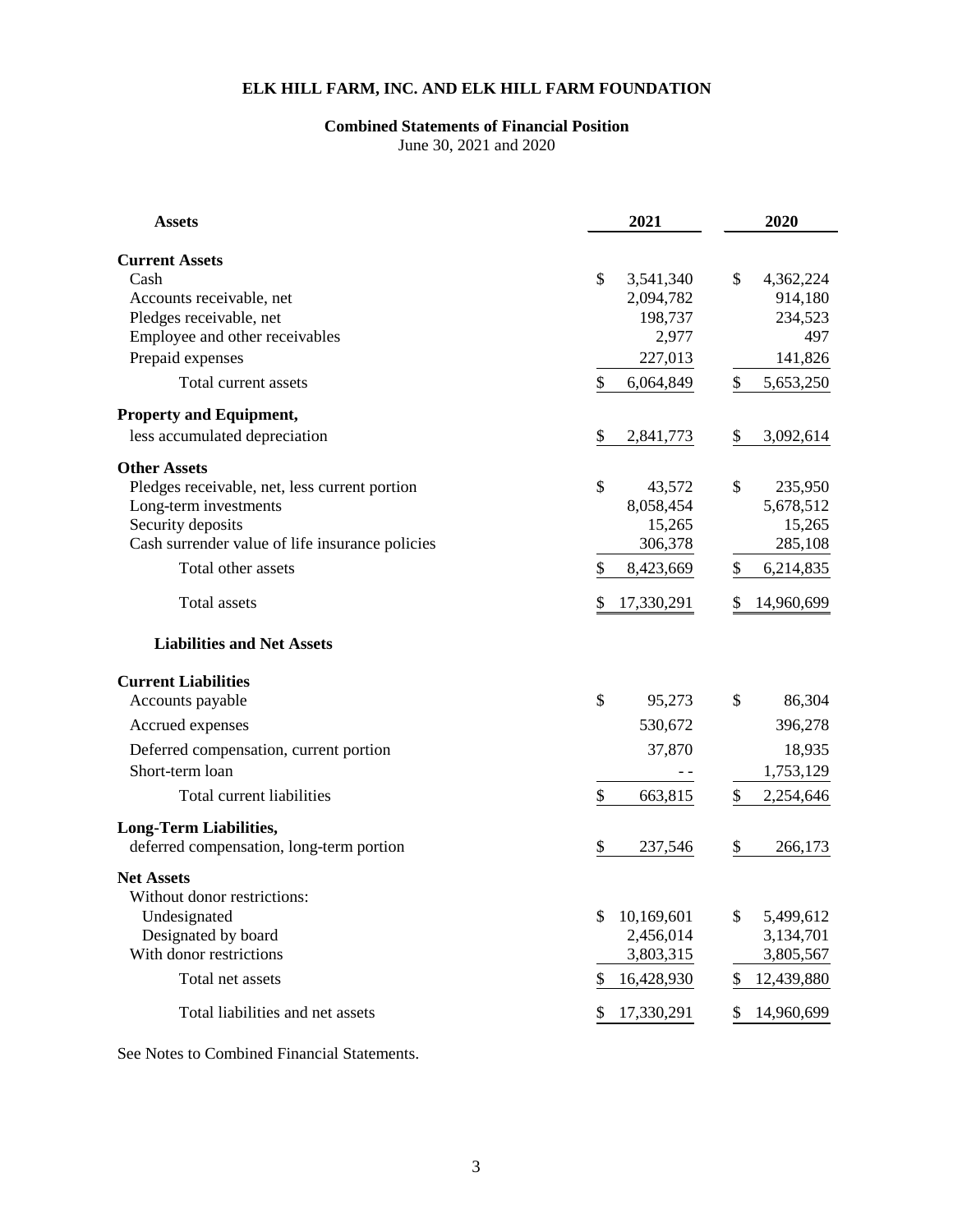### **Combined Statement of Activities**

Year Ended June 30, 2021

|                                           | <b>Without Donor</b><br><b>With Donor</b> |                            |                             |  |
|-------------------------------------------|-------------------------------------------|----------------------------|-----------------------------|--|
|                                           | <b>Restrictions</b>                       | <b>Restrictions</b>        | <b>Total</b>                |  |
| Support and revenue:                      |                                           |                            |                             |  |
| Contributions                             | \$<br>475,271                             | \$<br>250,556              | \$<br>725,827               |  |
| Government grants                         | 3,863,375                                 |                            | 3,863,375                   |  |
| Tuition assistance and fees               | 6,716,266                                 |                            | 6,716,266                   |  |
| Investment income                         | 1,835,727                                 | 145,277                    | 1,981,004                   |  |
| Medicaid and insurance income             | 1,786,334                                 |                            | 1,786,334                   |  |
| Other                                     | (749)                                     |                            | (749)                       |  |
|                                           | 14,676,224<br>\$                          | \$<br>395,833              | $\mathcal{S}$<br>15,072,057 |  |
| Net assets released from restrictions:    |                                           |                            |                             |  |
| Satisfaction of restrictions for property |                                           |                            |                             |  |
| and equipment                             | 136,473                                   | (136, 473)                 |                             |  |
| Satisfaction of time restriction          | 24,172                                    | (24, 172)                  |                             |  |
| Satisfaction of program restrictions      | 237,440                                   | (237, 440)                 |                             |  |
| Total support and revenue                 | \$<br>15,074,309                          | $\$$<br>(2,252)            | \$<br>15,072,057            |  |
| Expenses:                                 |                                           |                            |                             |  |
| Program services:                         |                                           |                            |                             |  |
| Community services                        | \$<br>2,546,869                           | \$                         | \$<br>2,546,869             |  |
| Schools                                   | 3,953,968                                 |                            | 3,953,968                   |  |
| Residential services                      | 3,166,206                                 |                            | 3,166,206                   |  |
| Total program services                    | \$<br>9,667,043                           | \$<br>$ -$                 | \$<br>9,667,043             |  |
| Supporting services:                      |                                           |                            |                             |  |
| Management and general                    | \$<br>929,351                             | \$                         | \$<br>929,351               |  |
| Fundraising                               | 486,613                                   |                            | 486,613                     |  |
| Total supporting services                 | \$<br>1,415,964                           | $\boldsymbol{\$}$<br>$- -$ | \$<br>1,415,964             |  |
| Total expenses                            | \$<br>11,083,007                          | \$<br>$ -$                 | \$<br>11,083,007            |  |
| Change in net assets                      | \$<br>3,991,302                           | \$<br>(2,252)              | \$<br>3,989,050             |  |
|                                           |                                           |                            |                             |  |
| Net assets, beginning of year             | 8,634,313                                 | 3,805,567                  | 12,439,880                  |  |
| Net assets, end of year                   | 12,625,615<br>\$                          | 3,803,315<br>\$            | \$<br>16,428,930            |  |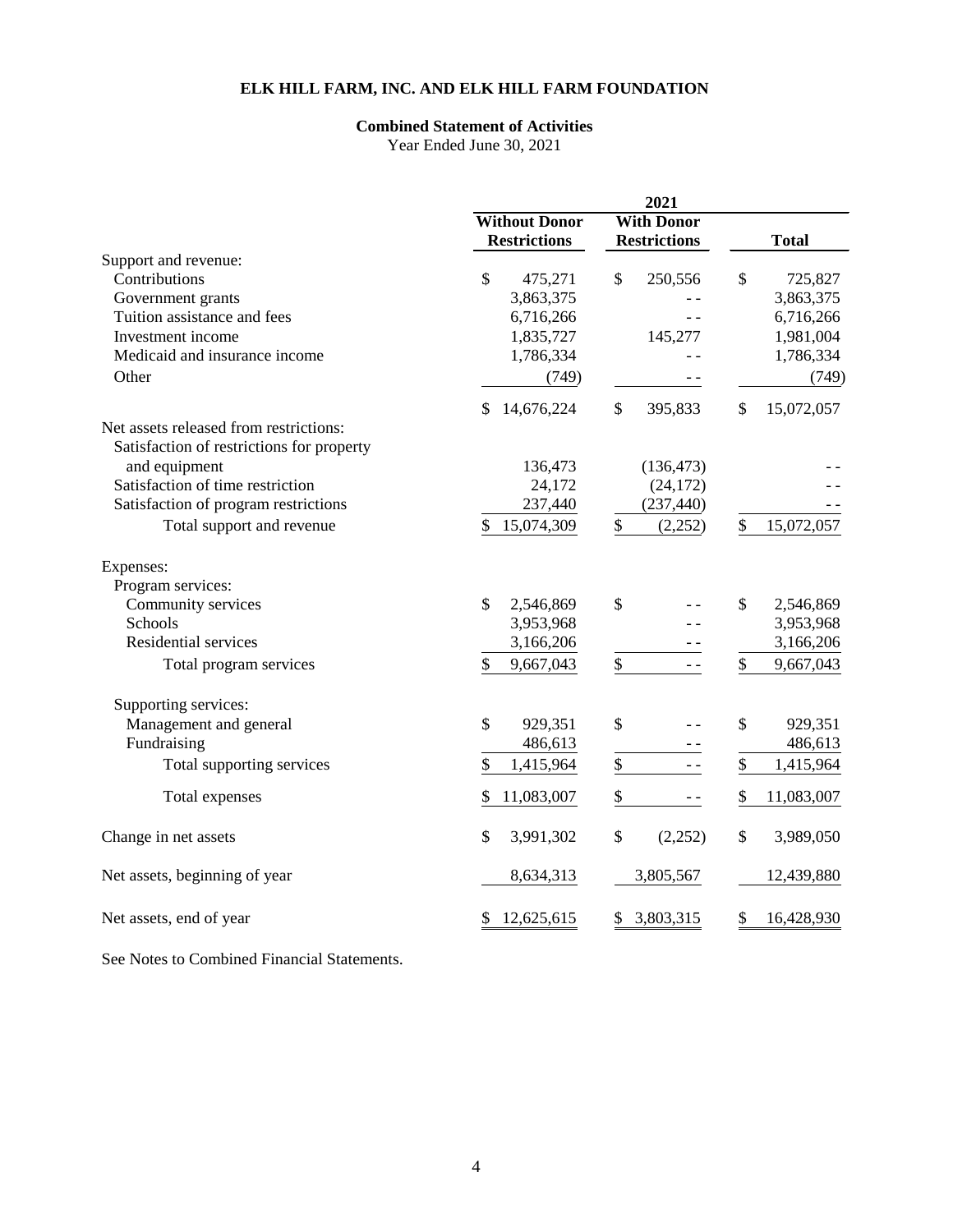### **Combined Statement of Activities**

Year Ended June 30, 2020

|                                           | <b>Without Donor</b><br><b>With Donor</b> |                     |                             |  |
|-------------------------------------------|-------------------------------------------|---------------------|-----------------------------|--|
|                                           | <b>Restrictions</b>                       | <b>Restrictions</b> | <b>Total</b>                |  |
| Support and revenue:                      |                                           |                     |                             |  |
| Contributions                             | \$<br>1,096,481                           | \$<br>468,010       | \$<br>1,564,491             |  |
| Tuition assistance and fees               | 5,934,189                                 |                     | 5,934,189                   |  |
| Investment income                         | 147,006                                   | 15,672              | 162,678                     |  |
| Medicaid and insurance income             | 3,330,755                                 |                     | 3,330,755                   |  |
| Other                                     | 131                                       |                     | 131                         |  |
|                                           | \$<br>10,508,562                          | \$<br>483,682       | \$<br>10,992,244            |  |
| Net assets released from restrictions:    |                                           |                     |                             |  |
| Satisfaction of restrictions for property |                                           |                     |                             |  |
| and equipment                             | 280,337                                   | (280, 337)          |                             |  |
| Satisfaction of time restriction          | 22,718                                    | (22, 718)           |                             |  |
| Satisfaction of program restrictions      | 339,665                                   | (339, 665)          |                             |  |
| Total support and revenue                 | 11,151,282<br>\$                          | \$<br>(159, 038)    | \$<br>10,992,244            |  |
| Expenses:                                 |                                           |                     |                             |  |
| Program services:                         |                                           |                     |                             |  |
| Community services                        | \$<br>3,535,824                           | \$                  | \$<br>3,535,824             |  |
| Schools                                   | 3,902,762                                 |                     | 3,902,762                   |  |
| Residential services                      | 3,105,991                                 |                     | 3,105,991                   |  |
| Total program services                    | 10,544,577<br>\$                          | \$<br>$ -$          | $\mathcal{S}$<br>10,544,577 |  |
|                                           |                                           |                     |                             |  |
| Supporting services:                      |                                           |                     |                             |  |
| Management and general                    | \$<br>919,518                             | \$                  | \$<br>919,518               |  |
| Fundraising                               | 428,240                                   |                     | 428,240                     |  |
| Total supporting services                 | \$<br>1,347,758                           | $\$$<br>$ -$        | \$<br>1,347,758             |  |
| Total expenses                            | \$<br>11,892,335                          | \$<br>$ -$          | \$<br>11,892,335            |  |
| Change in net assets                      | \$<br>(741, 053)                          | \$<br>(159, 038)    | \$<br>(900, 091)            |  |
| Net assets, beginning of year             | 9,375,366                                 | 3,964,605           | 13,339,971                  |  |
| Net assets, end of year                   | \$<br>8,634,313                           | 3,805,567<br>\$     | \$<br>12,439,880            |  |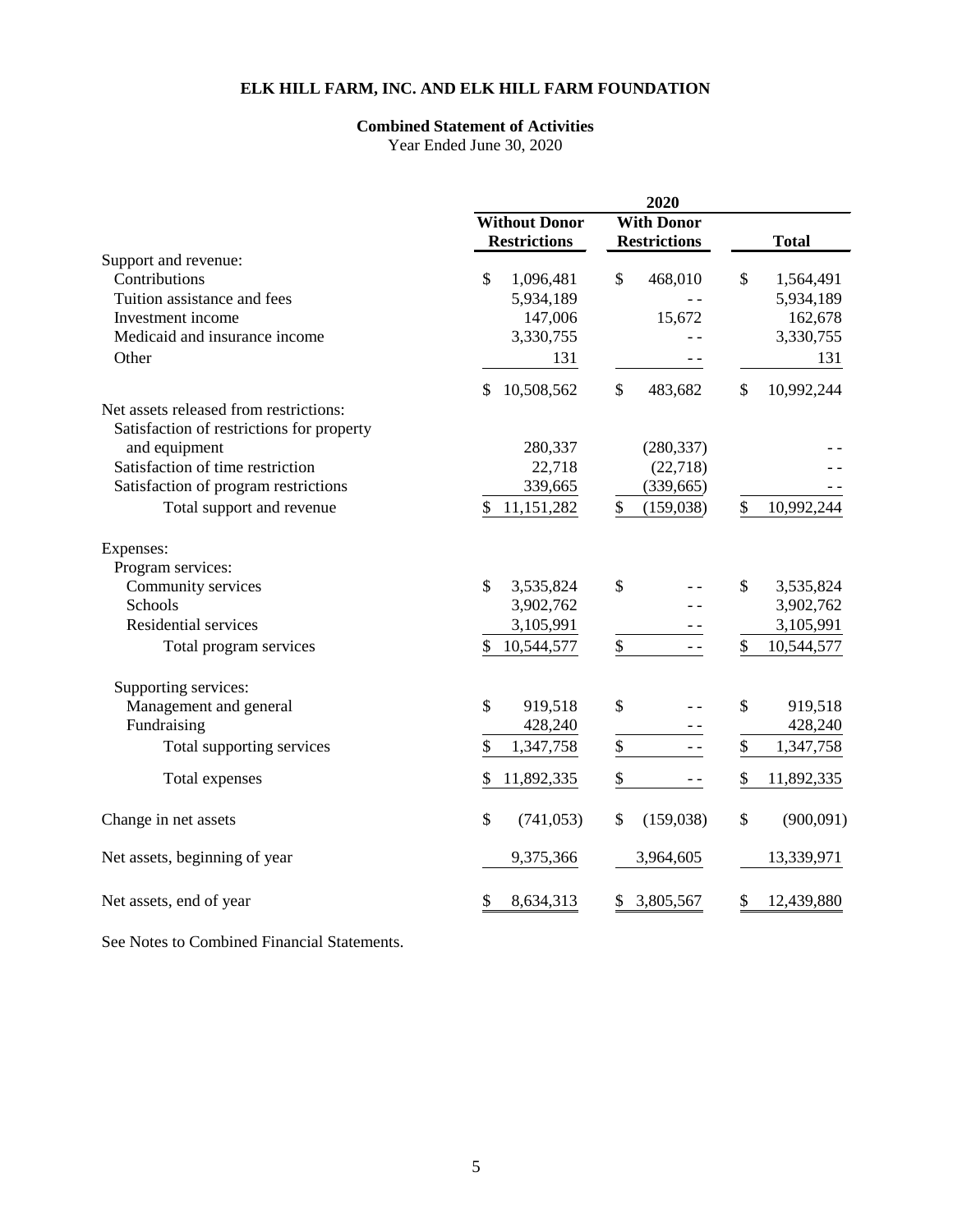### **Combined Statements of Cash Flows**

Years Ended June 30, 2021 and 2020

|                                                           | 2021               | 2020             |
|-----------------------------------------------------------|--------------------|------------------|
| <b>Cash Flows from Operating Activities</b>               |                    |                  |
| Change in net assets                                      | \$<br>3,989,050    | \$<br>(900,091)  |
| Adjustments to reconcile change in net assets to net cash |                    |                  |
| (used in) operating activities:                           |                    |                  |
| Depreciation and amortization                             | 349,175            | 382,067          |
| Loss on disposal of property and equipment                | 749                |                  |
| Unrealized and realized loss (gain) on investments        | (1,855,438)        | 4,817            |
| Change in cash surrender value of life insurance          | (21,270)           | (30,717)         |
| Paycheck Protection Program grant                         | (1,753,129)        |                  |
| (Increase) decrease in operating assets:                  |                    |                  |
| Accounts receivable and other receivables                 | (1, 183, 085)      | 531,938          |
| Pledges receivable                                        | 228,164            | (222, 860)       |
| Prepaid expenses                                          | (85, 187)          | 77,565           |
| Increase (decrease) in operating liabilities:             |                    |                  |
| Accounts payable                                          | 8,969              | (1,052)          |
| Accrued expenses                                          | 134,396            | (328, 921)       |
| Deferred compensation                                     | (9,692)            | 30,717           |
| Net cash (used in) operating activities                   | \$<br>(197, 298)   | \$<br>(456, 537) |
| <b>Cash Flows from Investing Activities</b>               |                    |                  |
| Purchase of property and equipment                        | \$<br>(102, 771)   | \$<br>(33, 194)  |
| Proceeds from the sale of property and equipment          | 3,688              |                  |
| Purchase of investments                                   | (551, 602)         | (33,517)         |
| Proceeds from the sale of investments                     | 27,099             | 1,296,874        |
| Net cash (used in) provided by investing activities       | \$<br>(623, 586)   | \$<br>1,230,163  |
| <b>Cash Flows from Investing Activities,</b>              |                    |                  |
| proceeds from short-term loan                             | \$                 | 1,753,129<br>\$  |
| Net (decrease) increase in cash                           | $\$$<br>(820, 884) | \$<br>2,526,755  |
| Cash                                                      |                    |                  |
| Beginning of year                                         | 4,362,224          | 1,835,469        |
| End of year                                               | 3,541,340<br>S     | 4,362,224<br>S.  |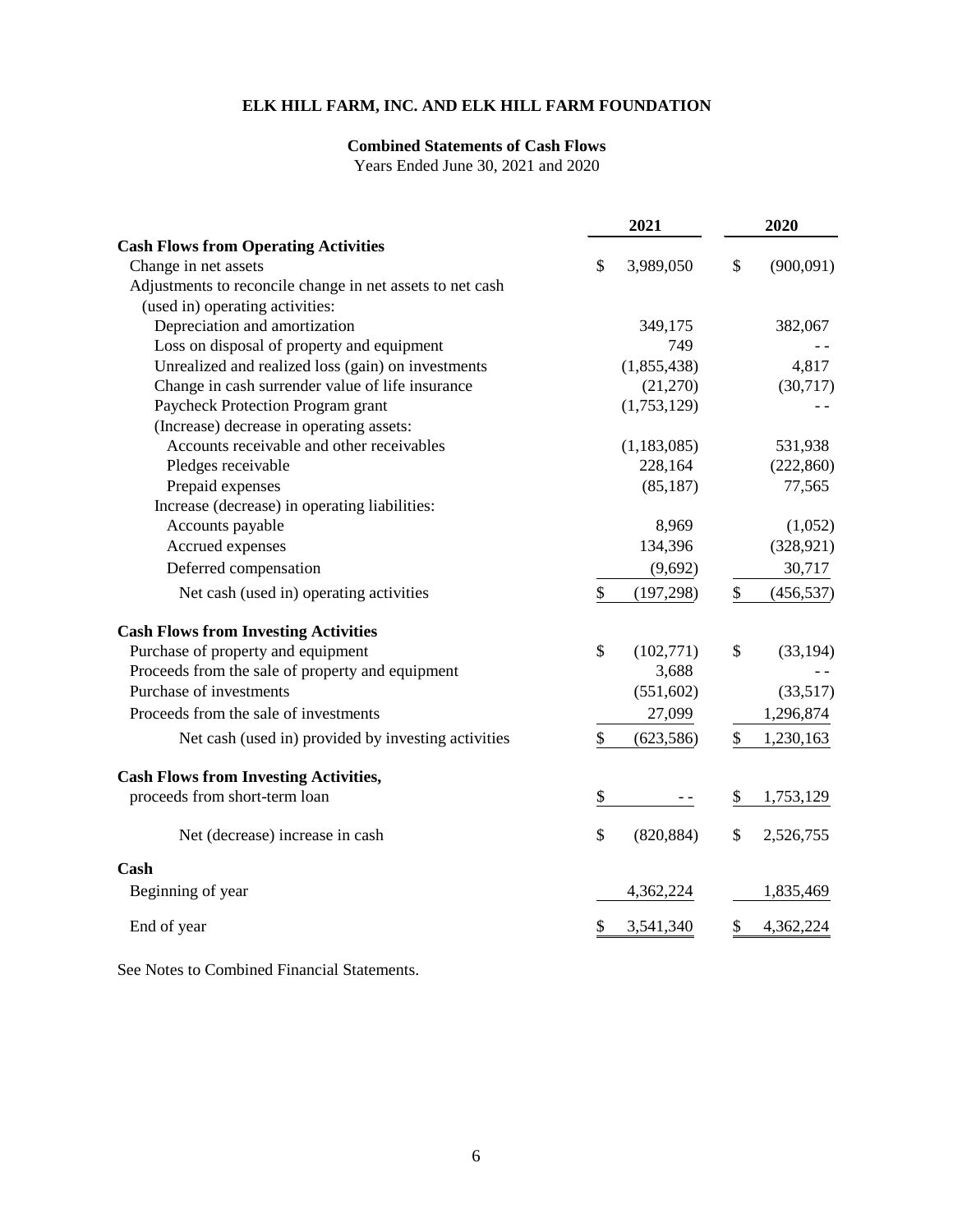#### **Combined Statement of Functional Expenses** Year Ended June 30, 2021

|                                           | <b>Program Services</b>         |                | <b>Supporting Services</b> |                 |               |               |                 |
|-------------------------------------------|---------------------------------|----------------|----------------------------|-----------------|---------------|---------------|-----------------|
|                                           | Community<br><b>Residential</b> |                |                            | Management      |               |               |                 |
|                                           | <b>Services</b>                 | <b>Schools</b> | <b>Services</b>            | Total           | and General   | Fundraising   | <b>Total</b>    |
| <b>Salaries</b>                           | \$1,783,929                     | \$2,591,102    | \$1,968,628                | 6,343,659<br>S  | \$<br>466,392 | 332,212<br>\$ | 7,142,263<br>\$ |
| Employee health and retirement plan costs | 221,733                         | 292,974        | 285,780                    | 800,487         | 97,613        | 13,718        | 911,818         |
| Workers comp                              | 44,432                          | 42,677         | 31,074                     | 118,183         | 9,184         | 4,713         | 132,080         |
| Payroll taxes                             | 128,320                         | 184,763        | 141,002                    | 454,085         | 49,866        | 19,275        | 523,226         |
| Total salaries, benefits and taxes        | \$2,178,414                     | \$ 3,111,516   | \$2,426,484                | 7,716,414       | 623,055<br>\$ | 369,918<br>\$ | 8,709,387<br>\$ |
| Allowances                                | $\sim$                          | $\sim$ $-$     | 3,221                      | 3,221           | $\sim$ $\sim$ | $\sim$ $\sim$ | 3,221           |
| Clothing and personal                     | $\sim$                          | 2,075          | 4,174                      | 6,249           | $\sim$ $\sim$ | $\sim$ $\sim$ | 6,249           |
| Professional services                     | 88,103                          | 69,036         | 119,076                    | 276,215         | 20,000        | 40,196        | 336,411         |
| <b>Educational</b> supplies               | $-$                             | 54,396         | 302                        | 54,698          | $\sim$ $\sim$ | $\sim$ $\sim$ | 54,698          |
| Utilities                                 | 56,722                          | 79,702         | 95,184                     | 231,608         | 15,267        | 5,983         | 252,858         |
| Food                                      | 5,739                           | 108,384        | 71.327                     | 185,450         | 43,550        | 574           | 229,574         |
| House supplies                            | $\sim$                          | $\sim$ $\sim$  | 17,686                     | 17,686          | $\sim$ $\sim$ | $\sim$ $\sim$ | 17,686          |
| Insurance                                 | $\sim$                          | $ -$           | $ -$                       | $\sim$ $\sim$   | 145,000       | $ -$          | 145,000         |
| Maintenance                               | 33,060                          | 108,250        | 120,524                    | 261,834         | 7,629         | 5,198         | 274,661         |
| Work pay                                  | $\sim$                          | $\sim$ $\sim$  | 7,710                      | 7,710           | $\sim$ $\sim$ | $\sim$ $\sim$ | 7,710           |
| Medical and dental                        | 35                              | 6,047          | 4,361                      | 10,443          | 223           | $\sim$ $\sim$ | 10,666          |
| Miscellaneous                             | 1,871                           | 945            | 3,593                      | 6,409           | $\sim$ $\sim$ | 986           | 7,395           |
| Postage                                   | 769                             | 2,222          | 916                        | 3,907           | $\sim$ $\sim$ | 157           | 4,064           |
| Printing                                  | $-$                             | 337            | (35)                       | 302             | $\sim$ $\sim$ | 28,387        | 28,689          |
| Recreation                                | 7,062                           | 7,839          | 34,191                     | 49,092          | $\sim$ $\sim$ | 23            | 49,115          |
| Rent                                      | 19,200                          | 259,340        | 74,207                     | 352,747         | - -           | $ -$          | 352,747         |
| Social services                           | $\sim$                          | 64             | 3,022                      | 3,086           | $ -$          | $\sim$ $\sim$ | 3,086           |
| Special events                            | 5,414                           | 4,439          | 5.152                      | 15,005          | $\sim$ $\sim$ | 6,999         | 22,004          |
| Staff development                         | 9,403                           | 17,183         | 20,922                     | 47,508          | 12,246        | 3,191         | 62,945          |
| Office expenses                           | 11,439                          | 31,868         | 9,471                      | 52,778          | 54,703        | 7,145         | 114,626         |
| Travel and transportation                 | 7,091                           | 3,528          | 22,352                     | 32,971          | 6,783         | 1,286         | 41,040          |
| Total expenses before depreciation        | \$2,424,322                     | \$ 3,867,171   | \$ 3,043,840               | 9,335,333<br>S  | \$<br>928,456 | \$<br>470,043 | \$10,733,832    |
| Depreciation and amortization             | 122,547                         | 86,797         | 122,366                    | 331,710         | 895           | 16,570        | 349,175         |
| Total program and supporting              |                                 |                |                            |                 |               |               |                 |
| services expenses                         | 2,546,869                       | \$3,953,968    | \$3,166,206                | 9,667,043<br>\$ | \$<br>929,351 | \$<br>486,613 | \$11,083,007    |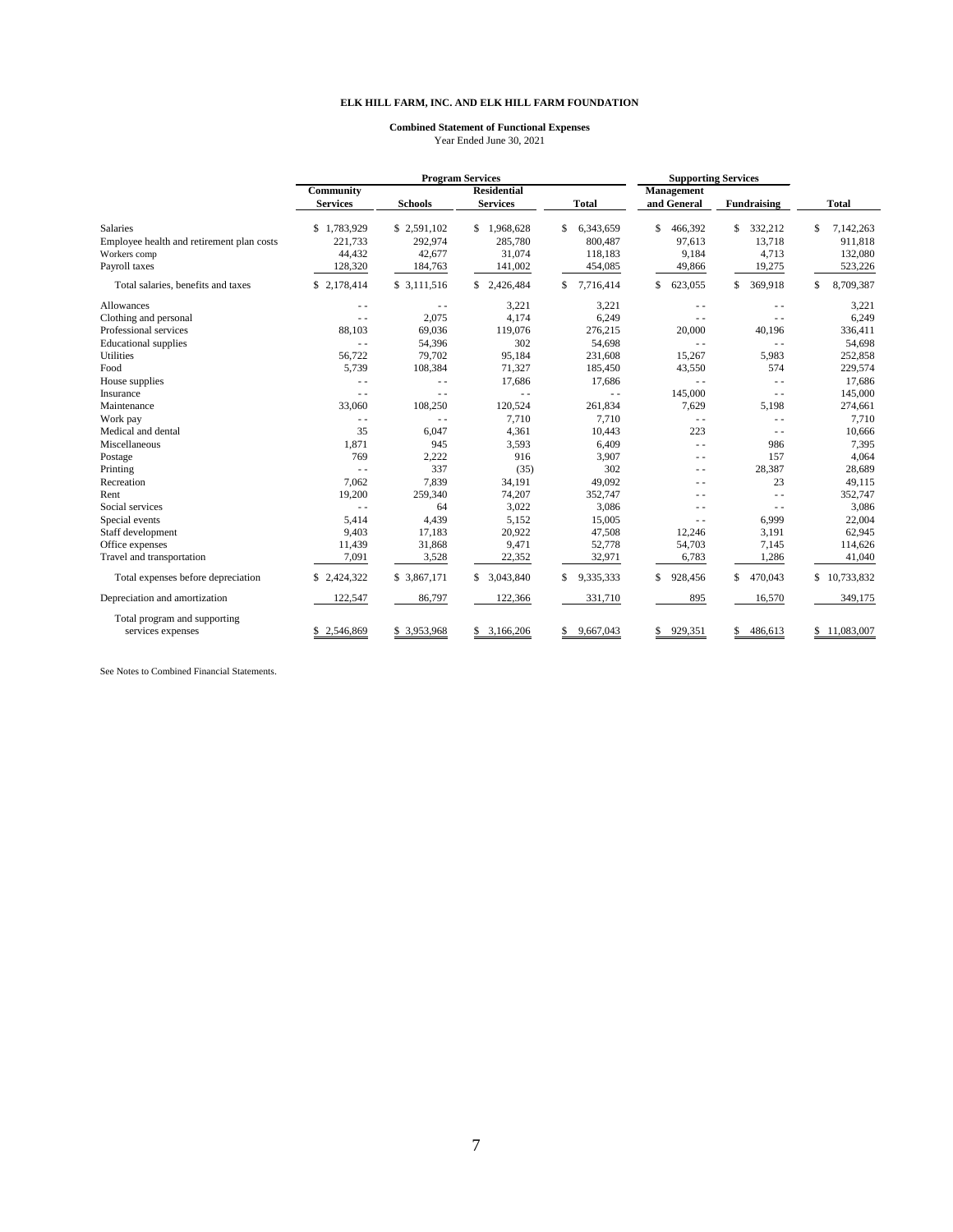#### **Combined Statement of Functional Expenses** Year Ended June 30, 2020

|                                           | <b>Program Services</b>         |                |                 | <b>Supporting Services</b> |               |                |                  |
|-------------------------------------------|---------------------------------|----------------|-----------------|----------------------------|---------------|----------------|------------------|
|                                           | Community<br><b>Residential</b> |                | Management      |                            |               |                |                  |
|                                           | <b>Services</b>                 | <b>Schools</b> | <b>Services</b> | <b>Total</b>               | and General   | Fundraising    | Total            |
| <b>Salaries</b>                           | \$2,508,027                     | \$2,543,330    | \$1,950,571     | \$7,001,928                | 454,831<br>S  | 290,048<br>\$  | 7,746,807<br>\$  |
| Employee health and retirement plan costs | 311.710                         | 250,733        | 275,331         | 837,774                    | 94,075        | 16,193         | 948,042          |
| Workers comp                              | 55,522                          | 47,558         | 34,759          | 137,839                    | 9,122         | 4,793          | 151,754          |
| Payroll taxes                             | 202,995                         | 192,191        | 141,373         | 536,559                    | 48,650        | 21,443         | 606,652          |
| Total salaries, benefits and taxes        | \$3,078,254                     | \$3,033,812    | \$2,402,034     | \$ 8,514,100               | 606,678<br>S  | 332,477<br>\$  | 9,453,255<br>\$. |
| Allowances                                | $ -$                            | $ -$           | 2,019           | 2,019                      | $ -$          | $ -$           | 2,019            |
| Clothing and personal                     | $ -$                            | 1,698          | 5,932           | 7,630                      | - -           | - -            | 7,630            |
| Professional services                     | 95,873                          | 68,757         | 123,714         | 288,344                    | 20,000        | 24,507         | 332,851          |
| <b>Educational</b> supplies               | 998                             | 89,671         | 171             | 90,840                     | $\sim$ $\sim$ | $\sim$ $\sim$  | 90,840           |
| Utilities                                 | 42,619                          | 76,103         | 79,624          | 198,346                    | 16,082        | 4,410          | 218,838          |
| Food                                      | 12,203                          | 129,165        | 72,047          | 213,415                    | 40,547        | 1,687          | 255,649          |
| House supplies                            | $\frac{1}{2}$                   | $\frac{1}{2}$  | 11,576          | 11,576                     | $\sim$ $\sim$ | $\sim$         | 11,576           |
| Insurance                                 | $\sim$ $\sim$                   | $\frac{1}{2}$  | $\sim$ $\sim$   | $-$                        | 135,649       | $\frac{1}{2}$  | 135,649          |
| Maintenance                               | 38,121                          | 83,385         | 104,790         | 226,296                    | 5,783         | 5,398          | 237,477          |
| Work pay                                  | $\sim$ $\sim$                   | 1,826          | 5,498           | 7,324                      | $ -$          | $\sim$         | 7,324            |
| Medical and dental                        | $\sim$ $\sim$                   | 3,003          | 6,687           | 9,690                      | - -           | $ -$           | 9,690            |
| Miscellaneous                             | 3,792                           | 1,649          | 3,116           | 8,557                      | - -           | 494            | 9,051            |
| Postage                                   | 1,022                           | 3,060          | 1,199           | 5,281                      | - -           | 1,220          | 6,501            |
| Printing                                  | $\sim$ $\sim$                   | 88             | (1)             | 87                         | - -           | 15,464         | 15,551           |
| Recreation                                | 16,031                          | 6,021          | 25,846          | 47,898                     | - -           | (406)          | 47,492           |
| Rent                                      | 35,152                          | 240,320        | 65,874          | 341,346                    | $\sim$ $\sim$ | 362            | 341,708          |
| Social services                           | $\sim$ $\sim$                   | $\sim$         | 2,828           | 2,828                      | 595           | $\sim$ $\sim$  | 3,423            |
| Special events                            | 10,965                          | 6,133          | 7,642           | 24,740                     | $\sim$ $\sim$ | 3,289          | 28,029           |
| Staff development                         | 16,498                          | 12,198         | 17,694          | 46,390                     | 10,274        | 17,151         | 73,815           |
| Office expenses                           | 10,934                          | 33,566         | 10,096          | 54,596                     | 57,805        | 1,608          | 114,009          |
| Travel and transportation                 | 32,583                          | 15,675         | 30,990          | 79,248                     | 25,429        | 3,214          | 107,891          |
| Total expenses before depreciation        | \$3,395,045                     | \$3,806,130    | \$2,979,376     | \$10,180,551               | 918,842<br>S. | \$<br>410,875  | \$11,510,268     |
| Depreciation and amortization             | 140,779                         | 96,632         | 126,615         | 364,026                    | 676           | 17,365         | 382,067          |
| Total program and supporting              |                                 |                |                 |                            |               |                |                  |
| services expenses                         | \$3,535,824                     | \$3,902,762    | \$3,105,991     | \$10,544,577               | 919,518<br>S. | 428,240<br>\$. | \$11,892,335     |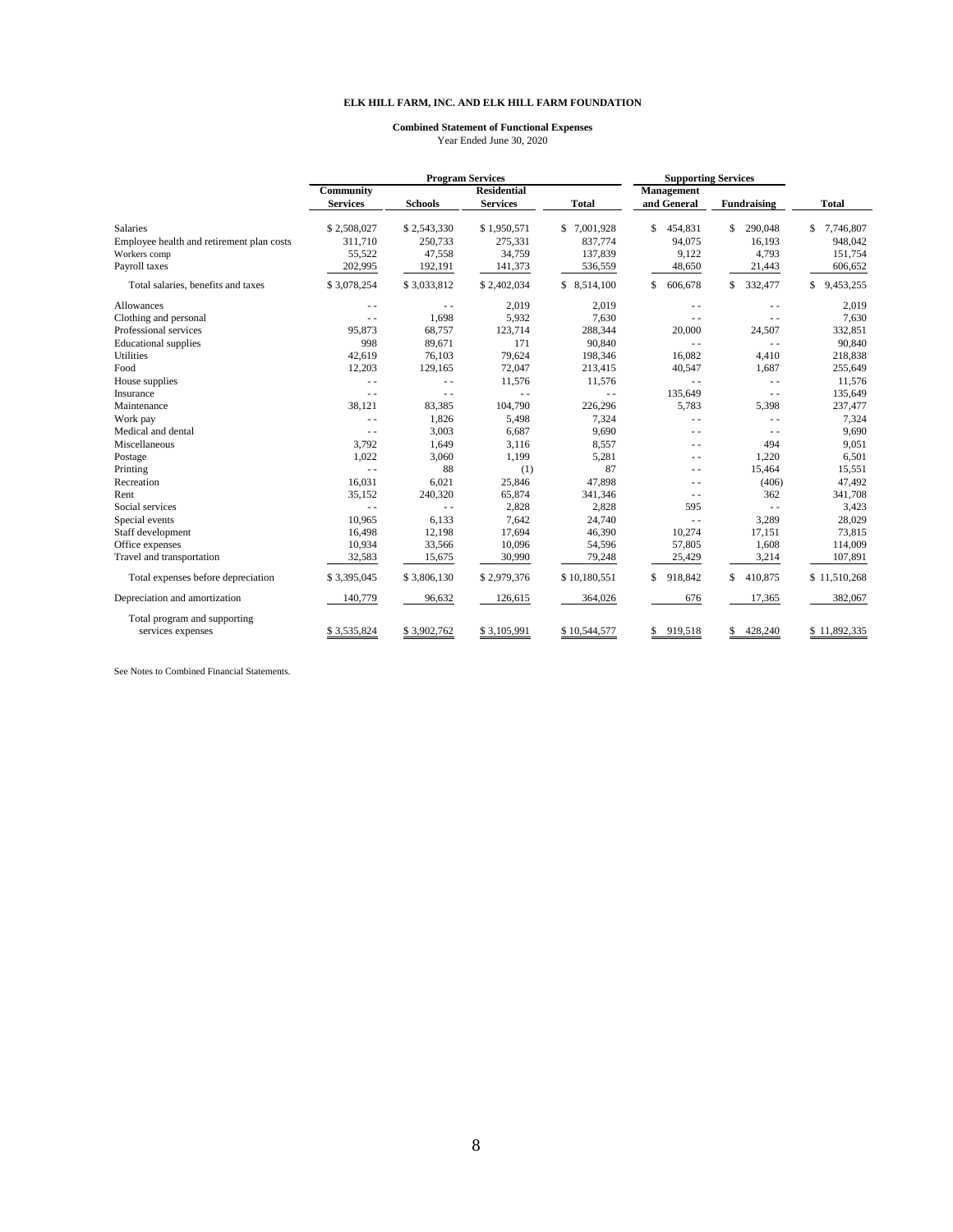### **Notes to Combined Financial Statements**

#### **Note 1. Nature of Activities and Summary of Significant Accounting Policies**

#### **Nature of Activities**

Elk Hill Farm, Inc. (Elk Hill) provides residential services, day educational treatment programs and community services to at-risk adolescents from across the Commonwealth of Virginia. Tuition fees are received primarily from social service organizations, courts systems, Medicaid, school systems, and charitable organizations.

Elk Hill Farm Foundation (the Foundation) is a charitable foundation that holds investments and receives certain contributions. The Foundation provides support to Elk Hill through a 5% spending rate contribution. The Foundation Board of Trustees are also members of the Elk Hill Farm, Inc. Board.

The operations of Elk Hill and the Foundation have been combined in the accompanying combined financial statements. All inter-organization accounts and transactions have been eliminated. The Elk Hill and the Foundation are referred to herein as the Organization.

Beginning around March 2020, the COVID-19 virus has been declared a global pandemic as it continues to spread rapidly. Business continuity, including supply chains and consumer demand across a broad range of industries and countries could be severely impacted for months or beyond as governments and their citizens take significant and unprecedented measures to mitigate the consequences of the pandemic. Management is carefully monitoring the situation and evaluating its options during this time.

#### **Basis of Presentation**

Accounting standards establish classifications for net assets, revenues, gains and losses, based on the existence or absence of donor-imposed restrictions as follows:

- Net assets without donor restrictions Net assets that are not subject to donorimposed stipulations.
- Net assets with donor restrictions Net assets subject to donor-imposed stipulations that can be filled by actions of the Organization pursuant to those stipulations that expire by the passage of time or are required to be maintained permanently by the Organization. For net assets that are required to be maintained permanently, the donors of such assets permit the Organization to use the income earned on those assets.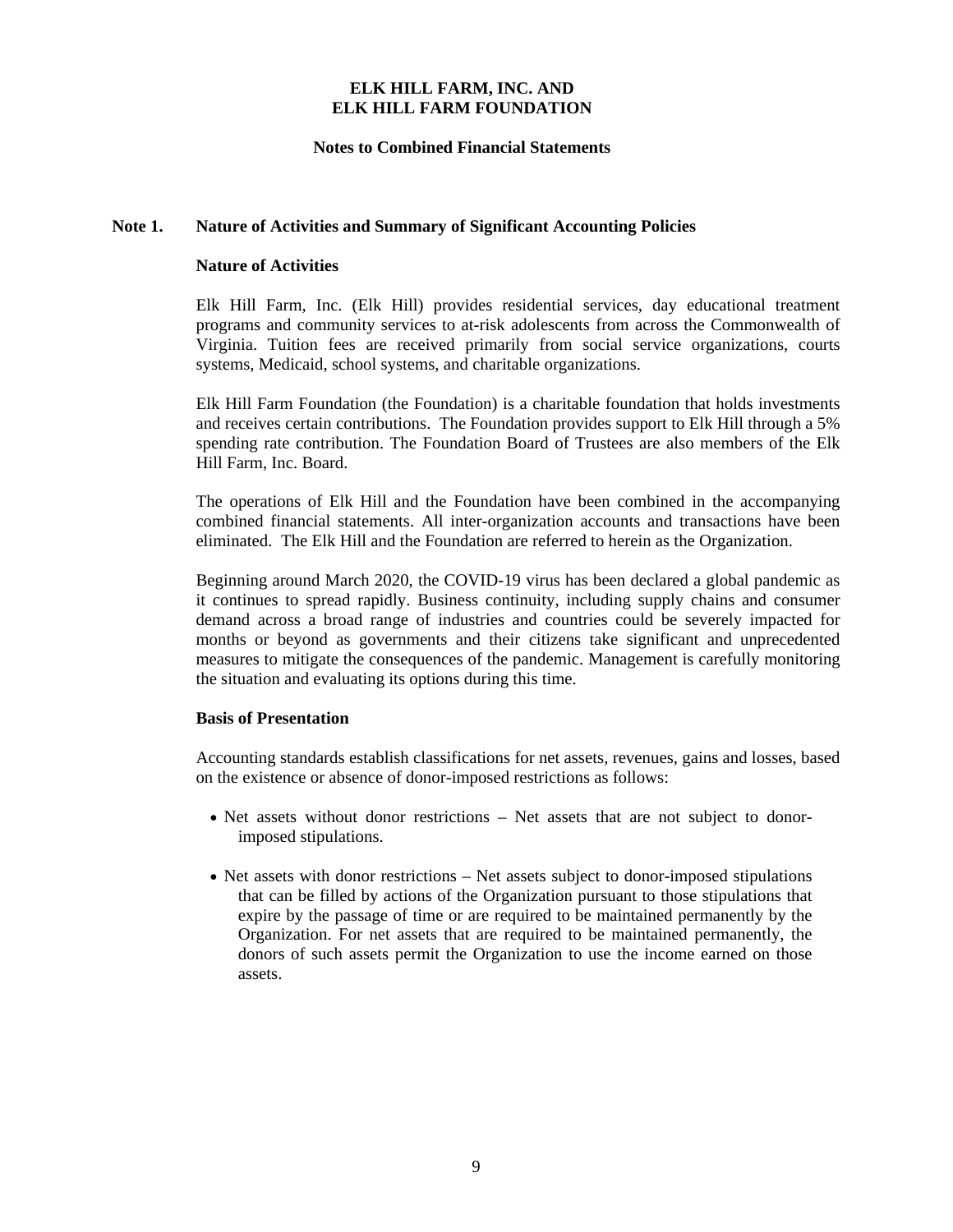#### **Notes to Combined Financial Statements**

#### **Use of Estimates**

The preparation of combined financial statements in conformity with accounting principles generally accepted in the United States of America requires management to make estimates and assumptions that affect the reported amounts of assets and liabilities and disclosures of contingent assets and liabilities at the date of the combined financial statements and reported amounts of revenue and expense during the reporting period. Accordingly, actual results could differ from those estimates.

#### **Fair Value Measurement**

The FASB's authoritative guidance on fair value measurements establishes a framework for measuring fair value and expands disclosure about fair value measurements. This guidance enables the reader of the combined financial statements to assess the inputs used to develop those measurements by establishing a hierarchy for ranking the quality and reliability of the information used to determine fair values. Under this guidance, assets and liabilities carried at fair value must be classified and disclosed in one of the following three categories:

Level 1 – Quoted market prices in active exchange markets for identical assets or liabilities.

Level 2 – Observable market-based inputs or unobservable inputs that are corroborated by market data.

Level 3 – Unobservable inputs that are not corroborated by market data.

The Organization has various processes and controls in place to ensure that fair value is reasonably estimated. A model validation policy governs the use and control of valuation models used to estimate fair value. This policy requires review and approval of models, and periodic re-assessments of models to ensure that they are continuing to perform as designed. The Organization performs due diligence procedures over third-party pricing service providers in order to support their use in the valuation process. Where market information is not available to support internal valuations, independent reviews of the valuations are performed, and any material exposures are escalated through a management review process.

While the Organization believes its valuation methods are appropriate and consistent with other market participants, the use of different methodologies or assumptions to determine the fair value of certain financial instruments could result in a different estimate of fair value at the reporting date.

During the years ended June 30, 2021 and 2020, there were no changes to the Organization's valuation techniques that had, or are expected to have, a material impact on its combined financial position or results of operations.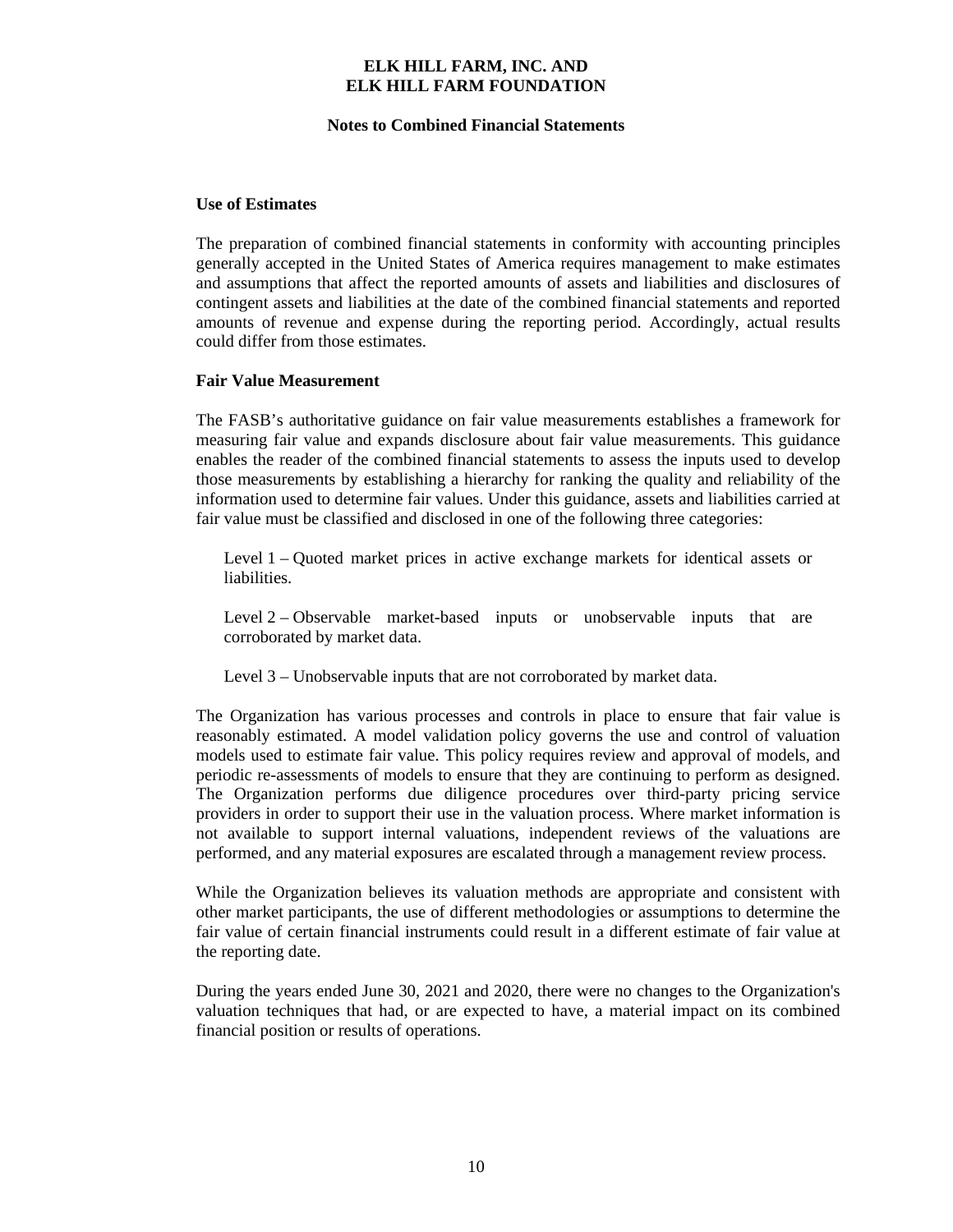#### **Notes to Combined Financial Statements**

The following is a description of the valuation methodologies used for instruments measured at fair value:

#### *Long-Term Investments*

The fair value of investments is the market value based on quoted market prices, when available, or market prices provided by recognized broker dealers. If listed prices or quotes are not available, fair value is based upon externally developed models that use unobservable inputs due to the limited market activity of the instrument.

#### **Income Tax Status**

The Organizations are exempt from income tax under Section  $501(c)(3)$  of the U.S. Internal Revenue code and comparable state law. In addition, contributions to both qualify for the charitable contribution deduction under Section  $170(b)(1)(a)$ . They have been classified as organizations that are not private foundations under Section 509(a)(2).

#### **Cash**

The Organization has cash balances that may at times exceed the federally insured limits. The Organization has not experienced any losses on such amounts, and believes it is not exposed to any significant credit risk on cash and cash equivalents.

#### **Accounts Receivable**

Accounts receivable from program service fees are recognized based on student attendance records and the standard rates published by Elk Hill and government agencies. The Organization does not accrue interest or fees on overdue receivables. An allowance for doubtful accounts is provided when deemed necessary and is based upon a review of outstanding receivables, historical collection information, and existing economic conditions. Receivables past due more than 90 days are considered delinquent. Delinquent receivables are written off when management believes that all reasonable collection efforts have been exhausted.

Management has provided allowances totaling \$195,831 and \$131,449 of receivables that it has deemed uncollectible at June 30, 2021 and 2020, respectively.

The Employee Retention Credit, originally provided for within the CARES Act, is a refundable tax credit against certain employment taxes based on qualified wages paid to employees. The employee retention credit receivable is \$1,056,992 as of June 30, 2021.

#### **Promises to Give**

Unconditional promises to give (pledges) are recognized as assets and revenue in the period the promise is received. Promises to give are recorded at net realizable value. Donorrestricted contributions are reported as increases in net assets with donor restrictions, depending on the nature of the restrictions. Conditional promises to give are recognized when the conditions on which they depend are substantially met.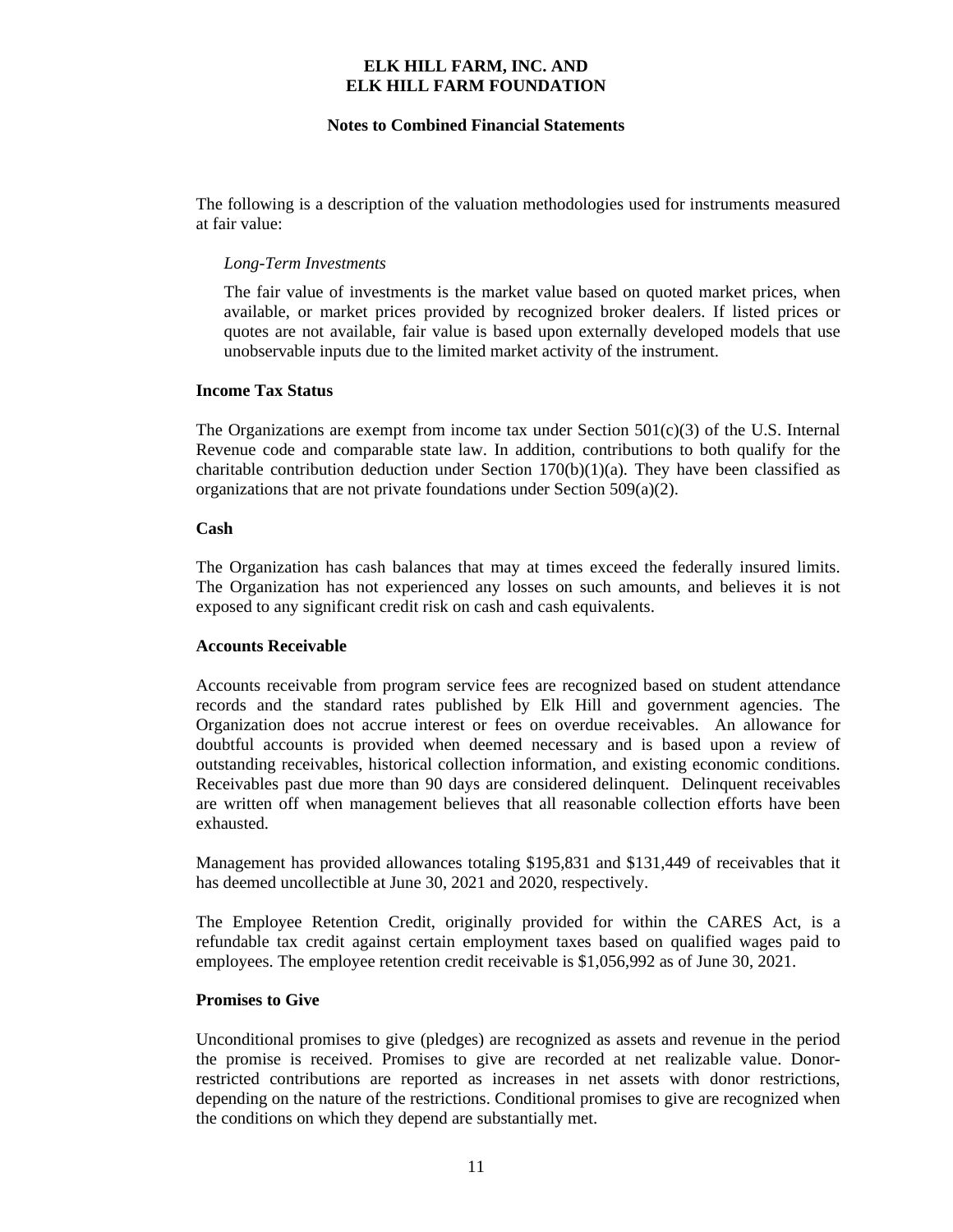#### **Notes to Combined Financial Statements**

#### **Contributions**

Contributions received are recorded as with or without donor restrictions, depending on the existence and nature of any donor restrictions.

Support that is restricted by the donor is reported as an increase in net assets with donor restrictions. When a restriction expires (that is, when a stipulated time restriction ends or purpose restriction is accomplished), net assets are reclassified to net assets without donor restrictions and reported in the combined statement of activities as net assets released from restrictions.

#### **Revenue Recognition**

#### *Revenue Recognition Methodology for Exchange Transactions*

For exchange transactions, the Organization recognizes revenue in accordance with Topic 606, Revenue from Contracts with Customers, which provides a five-step model for recognizing revenue from contracts with customers, as follows:

- Identify the contract with a customer
- Identify the performance obligations in the contract
- Determine the transaction price
- Allocate the transaction price to the performance obligations in the contract
- Recognize revenue when or as performance obligations are satisfied

For any amounts received in advance and for which performance obligations have not been satisfied, a contract liability (deferred revenue) is recorded.

#### *Revenue Recognition Methodology for Contributions*

Contributions are recognized when received or unconditionally promised. The Organization reports gifts of cash and other assets as net assets with donor restrictions if they are received with donor stipulations that limit the use of the donated assets. When a donor restriction expires, that is, when a stipulated time restriction ends or purpose restriction is accomplished, net assets with donor restrictions are reclassified to net assets without donor restrictions and reported in the combined statements of activities as net assets released from restrictions.

#### *Revenue Streams*

The Organization receives various sources of revenue**.**

Tuition assistance and fees and Medicaid and insurance income are recognized when the services have been provided and the related expenses have been incurred. They represent an exchange transaction and are recognized during the year, as the related services are provided. The performance obligation of delivering services are simultaneously received and consumed by the students; therefore, the revenue is recognized ratably over the course of the year. Billings occur monthly after services are provided.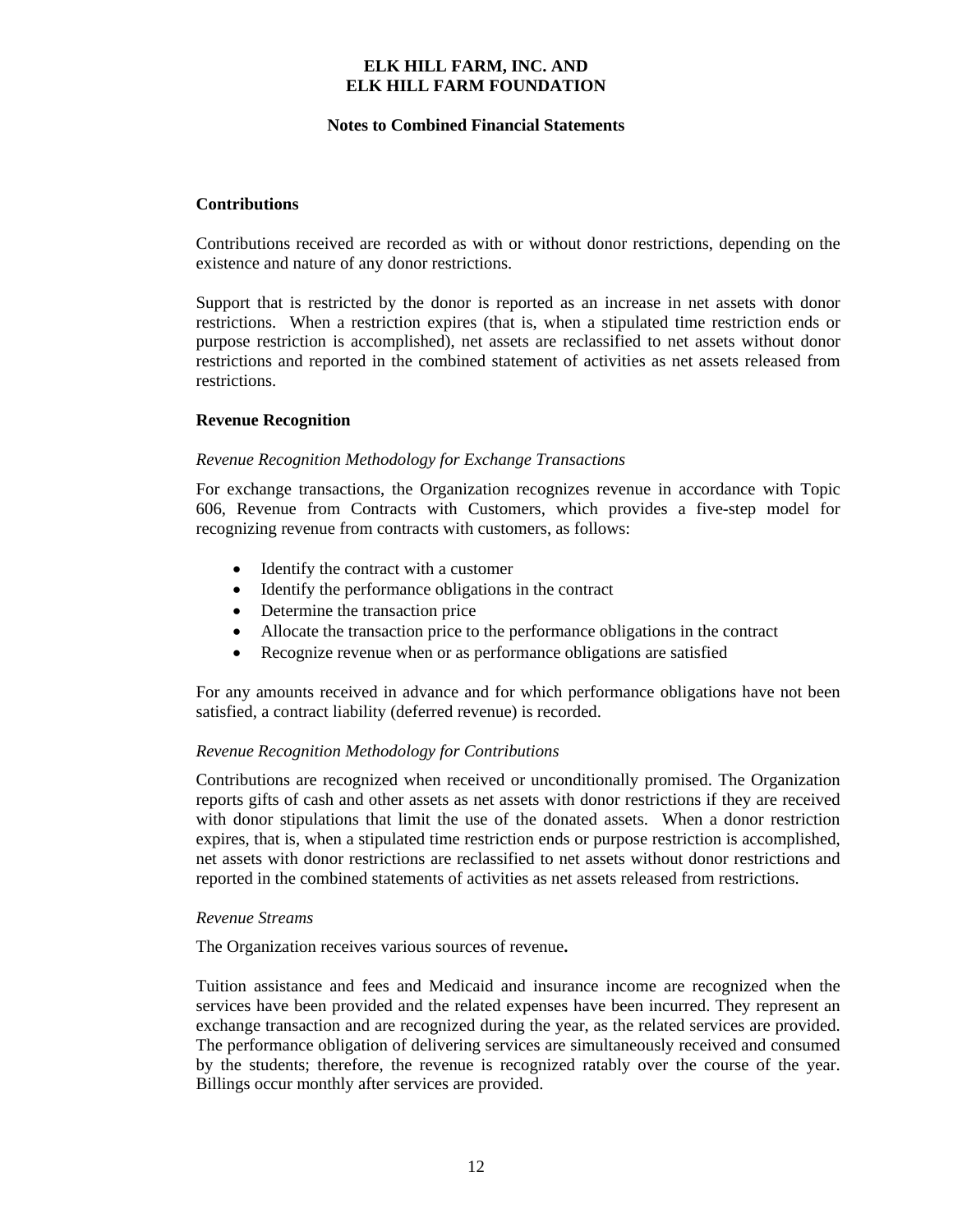#### **Notes to Combined Financial Statements**

#### **Long-Term Investments**

Investments with readily determinable fair values are reported at their fair values in the combined statements of financial position. Unrealized gains and losses are included in the change of net assets in the accompanying combined statements of activities. Realized gains and losses are determined by specific identification using the first in and first out method.

#### **Property and Equipment**

Property and equipment are stated at cost or, if donated, at estimated fair market value at date of receipt. Acquisitions of new buildings, equipment, land improvements and major betterments are capitalized. Repairs and maintenance costs are expensed as incurred. Depreciation is provided using the straight-line method over the following estimated useful lives of the assets:

|                                      | <b>Years</b> |
|--------------------------------------|--------------|
| Buildings and leasehold improvements | $10-40$      |
| Furniture, fixtures and equipment    | $3-10$       |
| Transportation equipment             | $5 - 7$      |

#### **Donated Services**

The Organization pays for most services requiring specific expertise. However, individuals and businesses volunteer their time and perform a variety of tasks that assist the Organization with specific assistance programs, campaign solicitations and various committee assignments. These are recorded as support at their estimated fair value. There were no donated services recorded for fiscal years ended 2021 and 2020.

#### **Donated Property and Equipment**

Donations of property and equipment are recorded as support at their estimated fair value. Such donations are reported as contributions without donor restrictions unless the donor has restricted the donated asset to a specific purpose. Assets donated with explicit restrictions regarding their use and contributions of cash that must be used to acquire property and equipment are reported as contributions with donor restrictions. Absent donor stipulations regarding how long those donated assets must be maintained, the Organization reports expirations of donor restrictions when the donated or acquired assets are placed in service as instructed by the donor. The Organization reclassifies net assets with donor restrictions to net assets without donor restrictions at that time.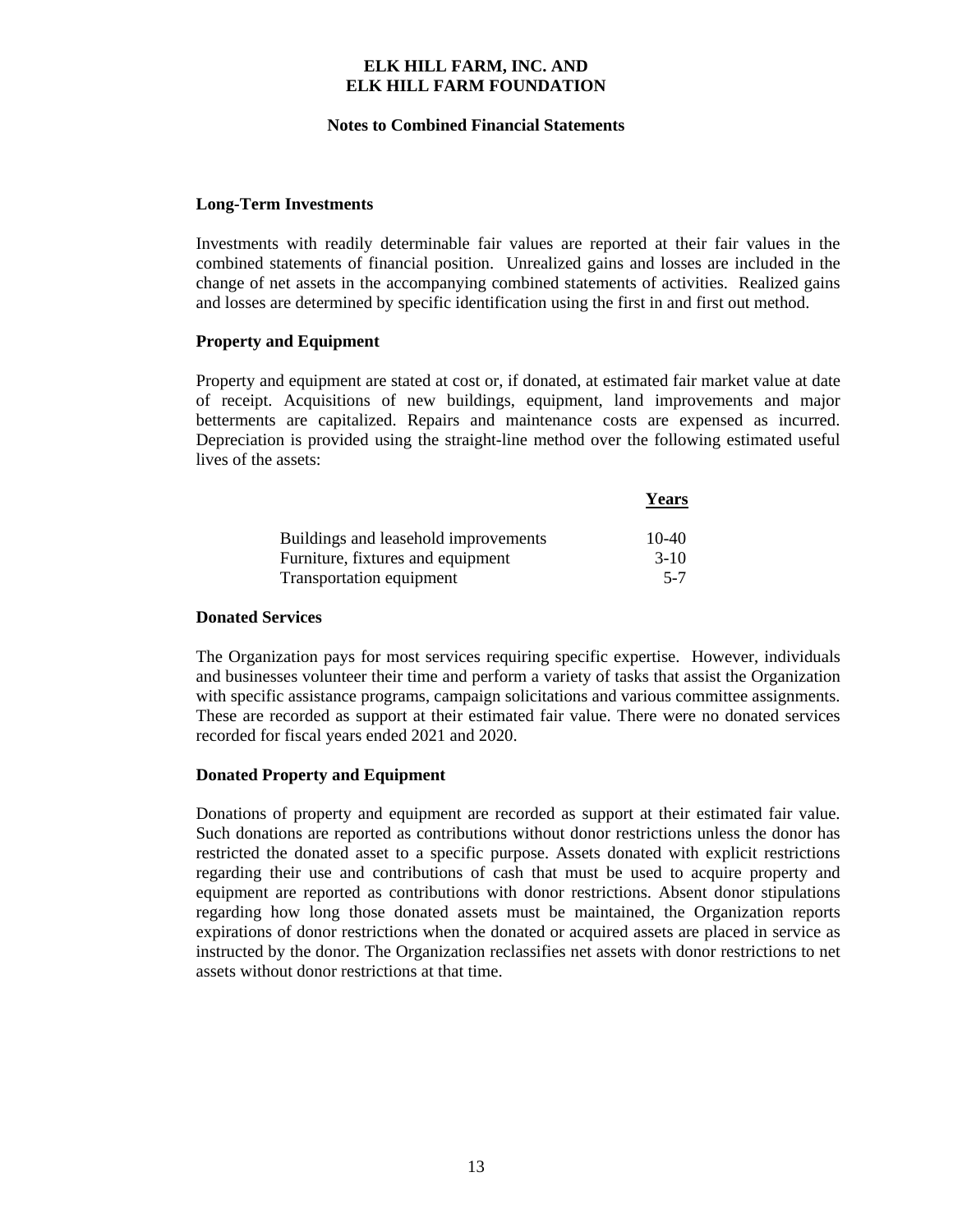#### **Notes to Combined Financial Statements**

#### **Upcoming Accounting Pronouncements**

In February 2016, the FASB issued ASU No. 2016-02, Leases (Topic 842), which requires organizations that lease assets (lessees) to recognize the assets and related liabilities for the rights and obligations created by the leases on the statement of financial position for leases with terms exceeding 12 months. ASU No. 2016-02 defines a lease as a contract or part of a contract that conveys the right to control the use of identified assets for a period of time in exchange for consideration. The lessee in a lease will be required to initially measure the right-of-use asset and the lease liability at the present value of the remaining lease payments, as well as capitalize initial direct cost as part of the right-of-use asset. ASU No. 2016-02 is effective for the Organization for its year ending June 30, 2023. Early adoption is permitted. The Organization is currently evaluating the impact that the adoption Topic 842 will have on its combined financial statements.

In September 2020, the FASB issued ASU No. 2020-07, Presentation and Disclosures by Not-for-Profit Entities for Contributed Nonfinancial Assets (Topic 958), which requires nonprofits to change their financial statement presentation and disclosure of contributed nonfinancial assets, or gifts-in-kind. ASU 2020-07 is effective for the Organization for its year ending June 30, 2022. Early adoption is permitted. The Organization is currently evaluating the impact that the adoption of ASU 2020-07 will have on its combined financial statements.

#### **New Accounting Pronouncements**

In June 2018, the FASB issued Accounting Standards Update No. 2018-08, Not-for-Profit Entities (Topic 958), which clarifies the scope and the accounting guidance for contributions made. The Organization has implemented the provisions of ASU 2018-08 for contributions made in the accompanying financial statements under a modified prospective basis. Accordingly, there is no effect on net assets in connection with the Organization's implementation of ASU 2018-08.

In May 2014, the FASB issued ASU No. 2014-09, Revenue from Contracts with Customers (Topic 606), requiring an entity to recognize the amount of revenue to which it expects to be entitled for the transfer of promised goods or services to customers. The update replaced most existing revenue recognition guidance in U.S. GAAP when it becomes effective and permits the use of either a full retrospective or retrospective with cumulative transition method. ASU 2014-09 was effective for the Organization for the year ended June 30, 2021.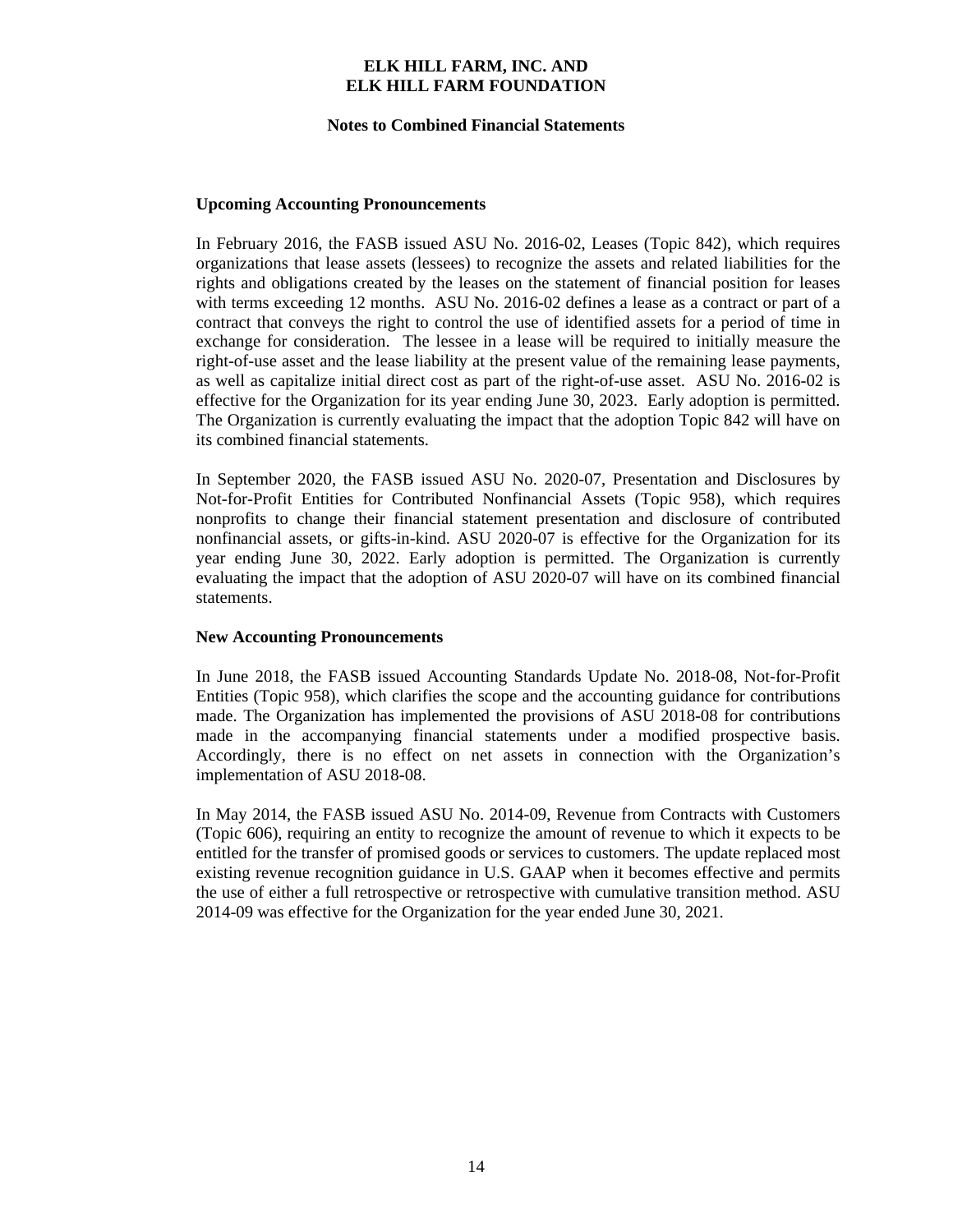#### **Notes to Combined Financial Statements**

#### **Note 2. Liquidity and Availability**

The Organization receives contributions and payments from social service organizations, courts systems, Medicaid, and school systems to support the Organization's programs. General expenditures consist of costs associated with operation of the various programs. The Organization's cash flows have seasonal variations during the year. To manage liquidity, the Organization maintains a policy of structuring its financial assets to be available as its general expenditures, liabilities, and other obligations come due.

| Financial assets, at year-end:                                             |    | 2021       |     | 2020       |
|----------------------------------------------------------------------------|----|------------|-----|------------|
| Cash and cash equivalents                                                  | \$ | 3,541,340  | \$. | 4,362,224  |
| Accounts receivable, net                                                   |    | 2,094,782  |     | 914.180    |
| Pledges receivable, net                                                    |    | 198,737    |     | 234.523    |
| Investments                                                                |    | 8,058,454  |     | 5,678,512  |
| Total financial assets                                                     | S  | 13,893,313 |     | 11,189,439 |
| Less those unavailable for general expenditure within one year,<br>due to: |    |            |     |            |
| Board designated funds                                                     | \$ | 2,456,014  | \$. | 3,134,701  |
| Net assets with donor restrictions                                         |    | 3,803,315  |     | 3,805,567  |
| Financial assets not available to be used within one year                  |    | 6,259,329  | \$  | 6,940,268  |
| Financial assets available to meet cash needs for general                  |    |            |     |            |
| expenditures within one year                                               |    | 7,633,984  |     | 4,249,171  |

#### **Note 3. Concentrations**

Financial instruments that potentially subject the Organization to concentration of credit risk consist principally of cash and invested cash deposited in a large regional bank and with a brokerage firm.

Money market accounts with the brokerage firm are not insured by the FDIC, but have limited protection provided by the Securities Investor Protection Corporation (SIPC).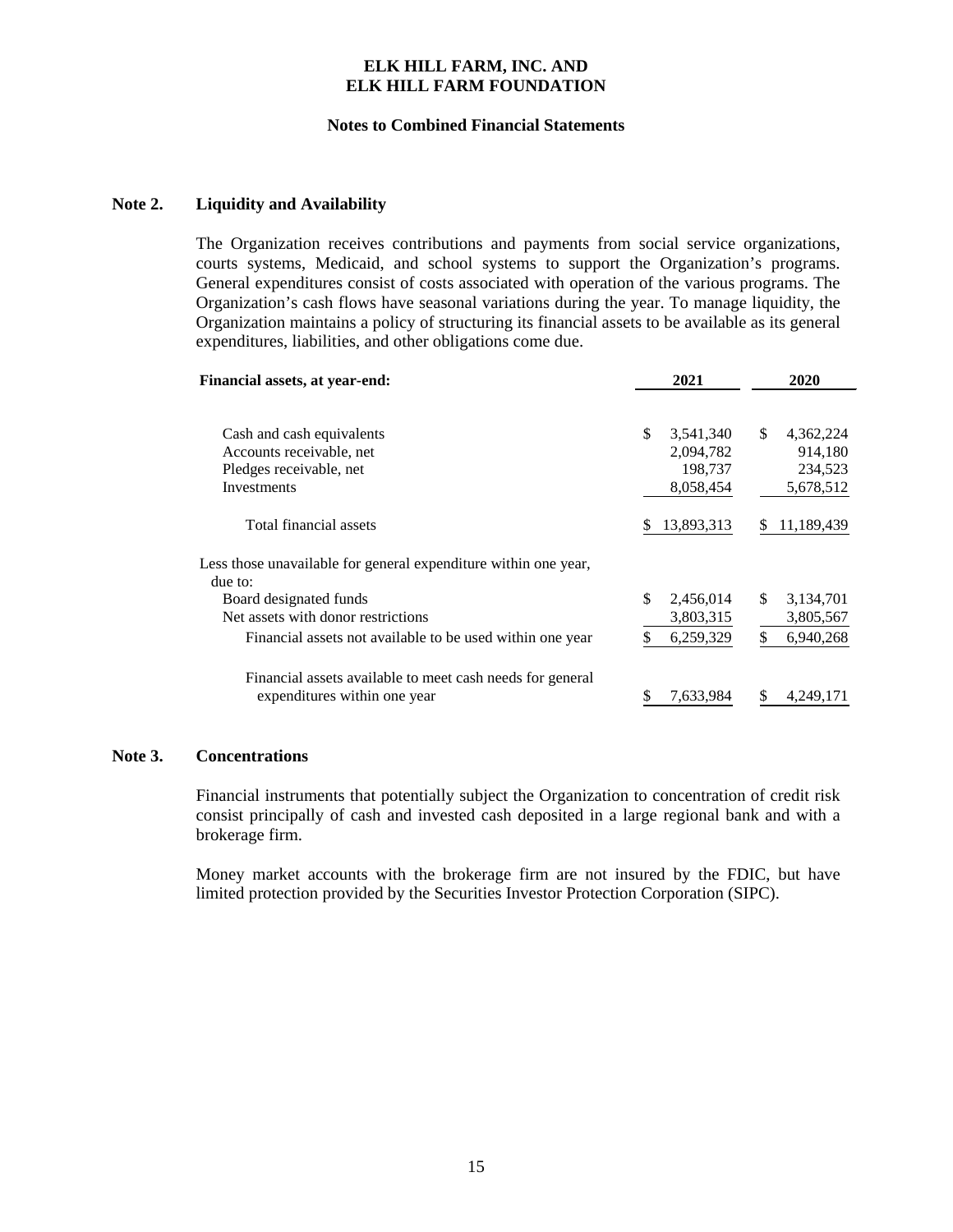#### **Notes to Combined Financial Statements**

#### **Note 4. Pledges Receivable**

The Organization projects that donors will remit contributions receivable as follows:

### **Year Ending June 30:**

| 2022          | \$<br>205,693 |
|---------------|---------------|
| 2023          |               |
| 2024          |               |
| 2025          | 50,400        |
|               | \$<br>256,093 |
| Less discount | (13,784)      |
|               | 242,309       |

#### **Note 5. Property and Equipment**

Property and equipment consisted of the following:

|                                      | 2021            |    | 2020      |
|--------------------------------------|-----------------|----|-----------|
| Land                                 | \$<br>265,229   | \$ | 265,229   |
| Buildings and leasehold improvements | 7,171,302       |    | 7,129,598 |
| Furniture, fixtures and equipment    | 1,261,471       |    | 1,200,405 |
| Intangibles                          | 61,065          |    | 61,065    |
| Transportation equipment             | 511,232         |    | 626,289   |
|                                      | \$<br>9,270,299 | \$ | 9,282,586 |
| Less accumulated depreciation        | 6,428,526       |    | 6,189,972 |
|                                      | \$<br>2,841,773 | S  | 3,092,614 |

Depreciation and amortization expense totaled \$349,175 and \$382,067 for the years ended June 30, 2021 and 2020, respectively.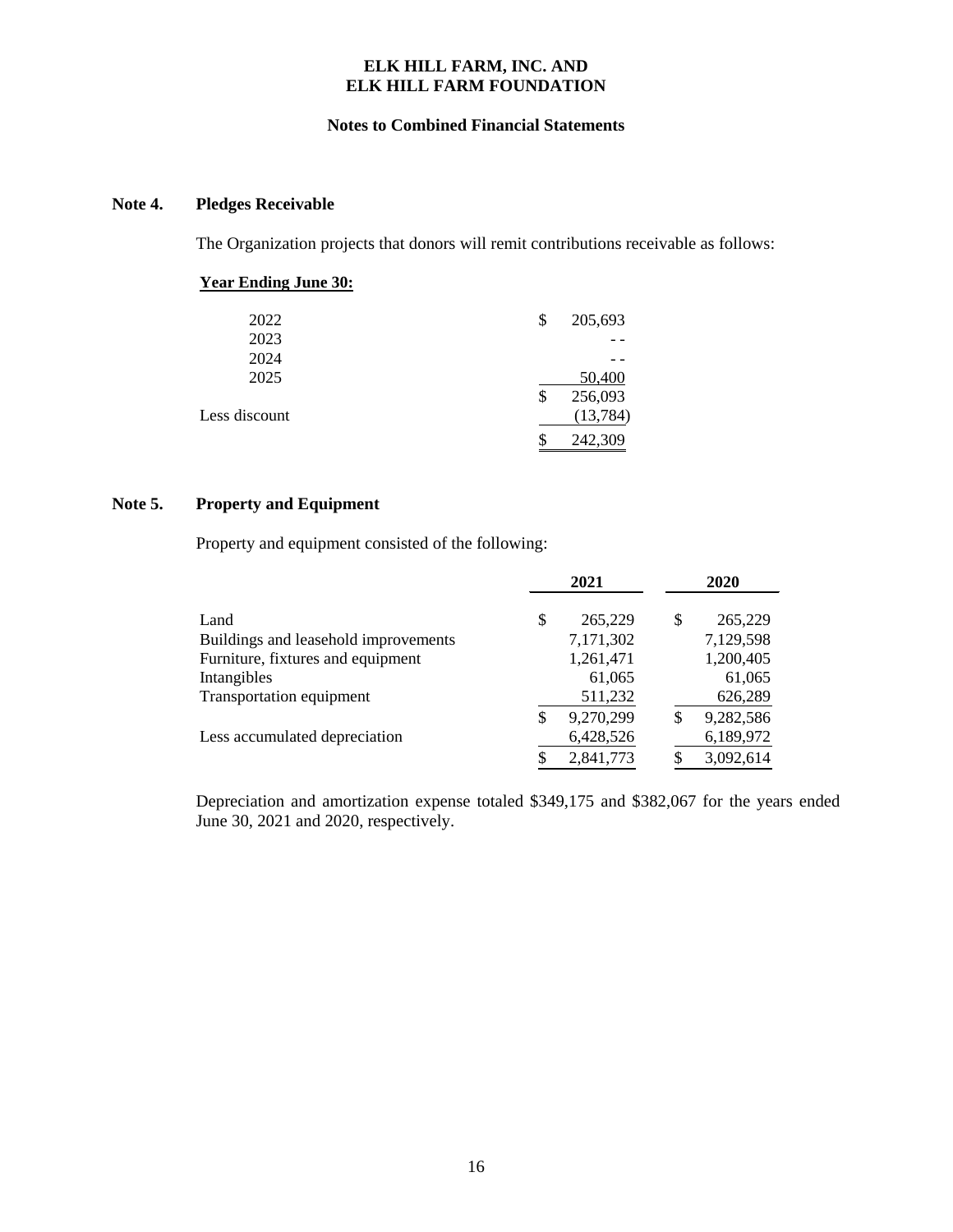#### **Notes to Combined Financial Statements**

#### **Note 6. Long-Term Investments**

Investments are carried at fair value and are summarized as follows as of June 30, 2021 and 2020.

|                   |             | 2021              |              | 2020              |
|-------------------|-------------|-------------------|--------------|-------------------|
|                   | Cost        | <b>Fair Value</b> | Cost         | <b>Fair Value</b> |
| Equities          | \$4,132,065 | \$6,434,738       | \$ 3,760,749 | 4,656,793         |
| Bond mutual funds | 1,151,609   | 1,623,716         | 958,463      | 1,021,719         |
|                   | 5,283,674   | 8,058,454         | 4,719,212    | 5,678,512         |

The following schedule summarizes investment income which is reported in the combined statements of activities for the years ended June 30, 2021 and 2020:

|                           | 2021      | 2020       |
|---------------------------|-----------|------------|
| Interest and dividends    | 125,566   | 167,495    |
| Realized gains            | 27,099    | 359,653    |
| Unrealized gains (losses) | 1,828,339 | (364, 470) |
|                           | 1.981.004 | 162,678    |

#### **Note 7. Retirement Plan**

The Organization has established a retirement plan for all employees who work more than 20 hours per week. This is a voluntary contributory plan and the Organization matches the employee contribution up to 5% for all employees who work at least a thousand hours per year. Contributions to the plan by the Organization amounted to \$173,804 and \$167,112 for the years ended June 30, 2021 and 2020, respectively.

#### **Note 8. Deferred Compensation**

The Organization has established deferred compensation plans for its chief executive officer and former chief executive officer that is funded by life insurance policies.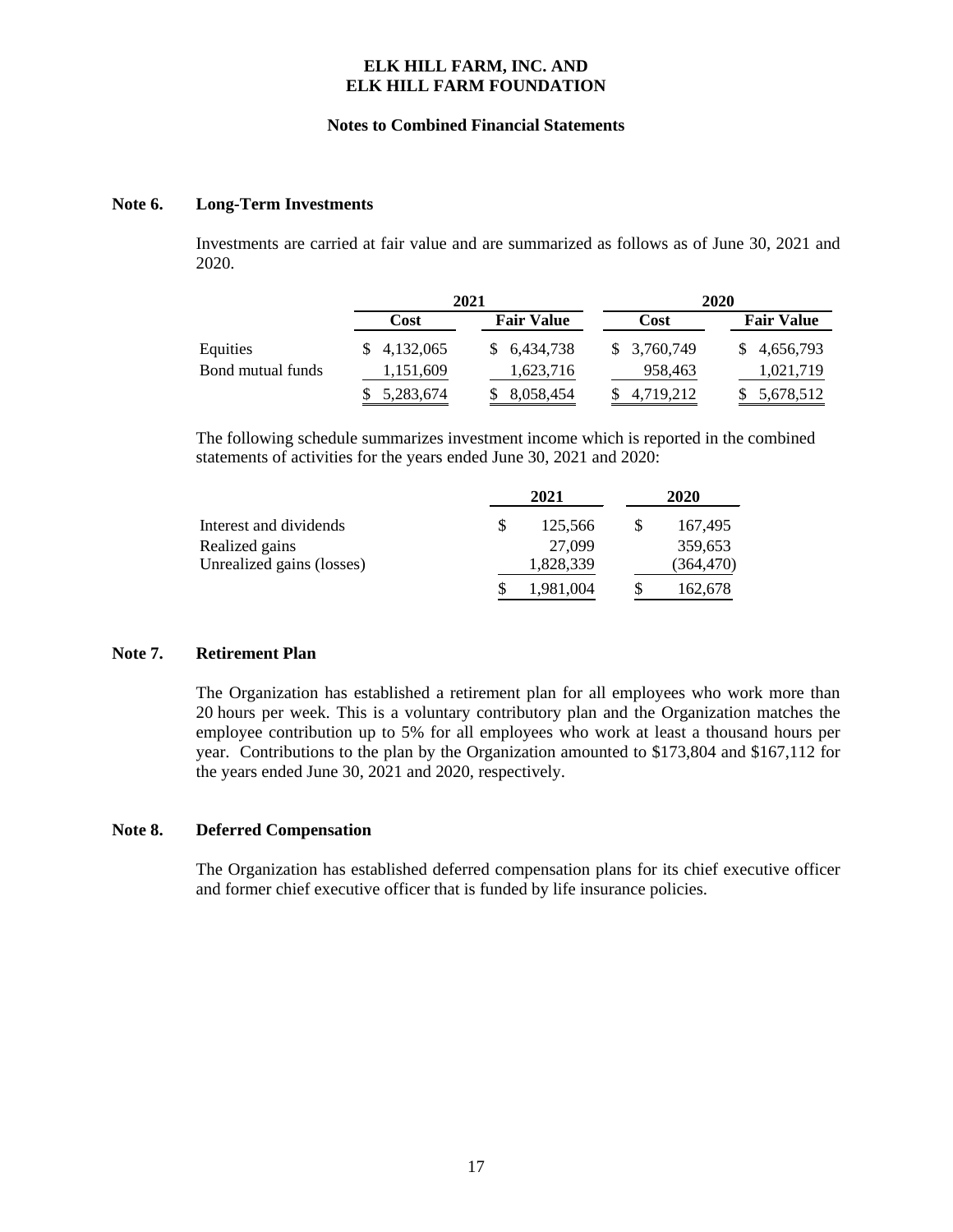#### **Notes to Combined Financial Statements**

#### **Note 9. Net Assets With Donor Restrictions**

Net assets with donor restrictions for the following purposes were as follows as of June 30, 2021 and 2020:

|                                              | 2021            | 2020 |           |  |
|----------------------------------------------|-----------------|------|-----------|--|
| Subject to expenditure for specific purpose: |                 |      |           |  |
| Scholarships                                 | \$<br>29,428    | \$   | 49,728    |  |
| Property and equipment                       | 146,240         |      | 282,713   |  |
| Unrestricted pledges                         | 8,944           |      | 33,116    |  |
| Literacy and education                       | 32,000          |      |           |  |
| Program / Innovation fund                    | 60,742          |      | 61,897    |  |
| Eco grant                                    | 10,000          |      |           |  |
| Adventure grant                              | 12,000          |      |           |  |
| <b>Workforce Development</b>                 | 79,252          |      | 109,090   |  |
| Substance abuse                              |                 |      | 25,000    |  |
| <b>Ball Cottage renovation</b>               | 324,748         |      | 328,470   |  |
| Early intervention                           | 17,547          |      | 17,547    |  |
| <b>Staunton School</b>                       | 2,969           |      | 2,969     |  |
| School based mental health                   | 63,000          |      |           |  |
| Other                                        | 1,248           |      | 2,329     |  |
|                                              | \$<br>788,118   | \$   | 912,859   |  |
| Accumulated earnings from endowment funds    | \$<br>272,128   | \$   | 151,695   |  |
| Endowment funds:                             |                 |      |           |  |
| Scholarship                                  | 591,521         |      | 591,521   |  |
| General                                      | 2,151,548       |      | 2,149,492 |  |
|                                              | \$<br>2,743,069 | \$   | 2,741,013 |  |
| Total net assets with donor restrictions     | \$<br>3,803,315 | \$   | 3,805,567 |  |

#### **Note 10. Endowment Funds**

The Organization's endowment includes both donor-restricted funds and funds designated by the Board of Directors to function as endowments. As required by generally accepted accounting principles, net assets associated with endowment funds are classified and reported based on the existence or absence of donor-imposed restrictions.

The Organization classifies permanent endowment funds to include the original value of gifts donated to the permanent endowment and subsequent gifts to the permanent endowment assets.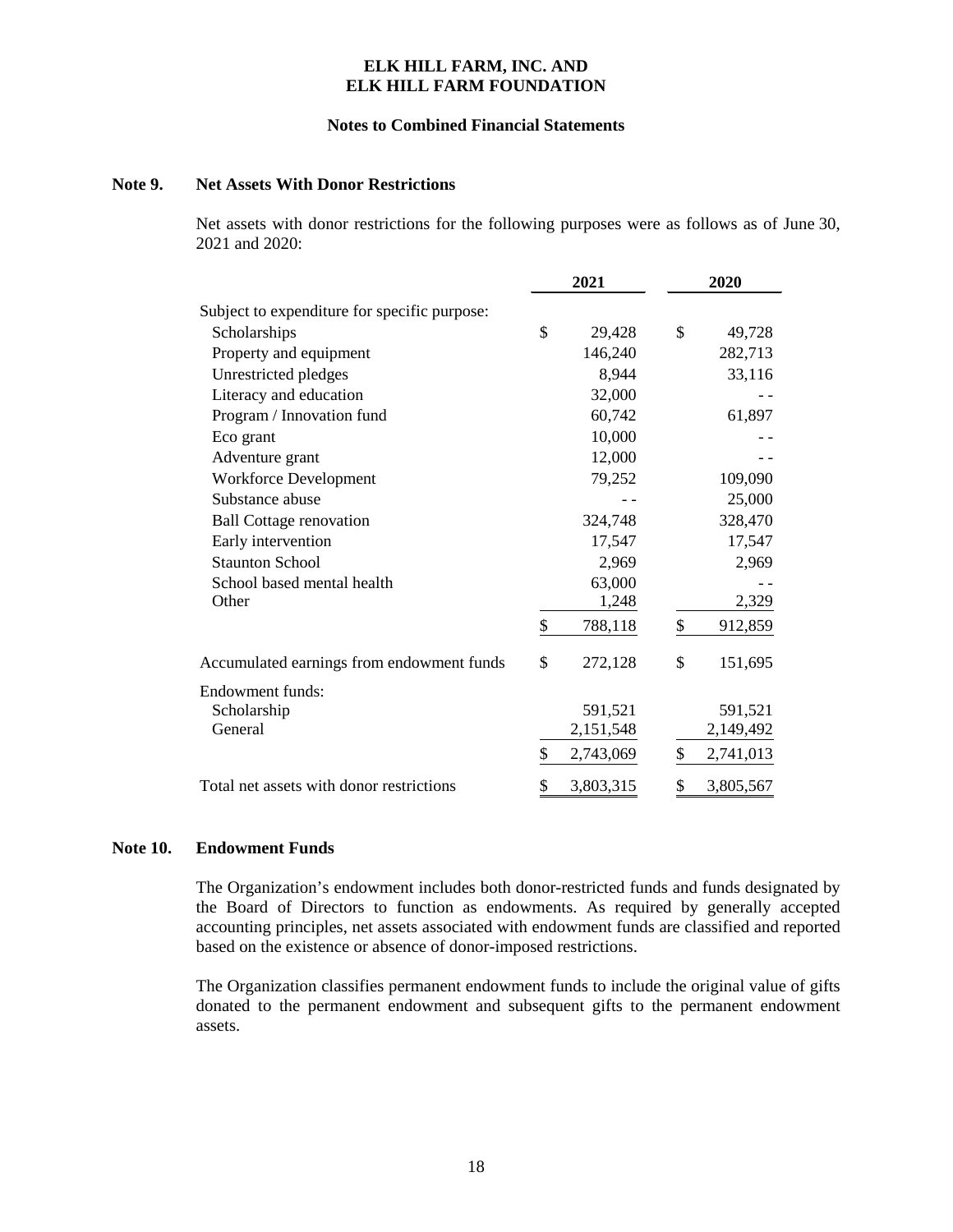#### **Notes to Combined Financial Statements**

Accumulated earnings and realized gains are reported as net assets without donor restrictions where no donor restrictions or board-imposed designations exist. To the extent that endowment assets earn interest and dividends beyond the amount appropriated for expenditure in any given year, the excess is classified as net assets with donor restrictions until appropriated by the Board for expenditure.

The Organization has adopted an investment policy to achieve income and growth through current yield and realized/unrealized capital appreciation. The policy targets a diversified asset allocation to achieve its long-term return objectives within prudent risk constraints. The Organization expects its endowment funds to provide an average rate of return of approximately 5% annually. The Organization has adopted a spending policy for distribution each year which allows for up to 5% of the endowment fund's fair market value (averaged over the previous three calendar year ends preceding the current calendar year).

Changes in endowment net assets for the years ended June 30, 2021 and 2020 were as follows:

|                                                   |   |                                                       |   | 2021                                     |          |              |
|---------------------------------------------------|---|-------------------------------------------------------|---|------------------------------------------|----------|--------------|
|                                                   |   | <b>Without</b><br><b>Donor</b><br><b>Restrictions</b> |   | <b>With Donor</b><br><b>Restrictions</b> |          | <b>Total</b> |
| Endowment Net Assets, Beginning of Year           | S | 3.134.701                                             | S | 2,892,708                                | <b>S</b> | 6,027,409    |
| Investment income                                 |   |                                                       |   | 145,277                                  |          | 145,277      |
| Transfer                                          |   | 48,038                                                |   |                                          |          | 48,038       |
| Contributions                                     |   | 515,771                                               |   | 2,057                                    |          | 517,828      |
| Appropriation of endowment assets for expenditure |   | (1,242,496)                                           |   | (24, 844)                                |          | (1,267,340)  |
| Endowment Net Assets, End of Year                 |   | 2,456,014                                             | S | 3,015,198                                |          | 5,471,212    |

|                                                   |   |                                                |    | 2020                                     |    |              |
|---------------------------------------------------|---|------------------------------------------------|----|------------------------------------------|----|--------------|
|                                                   |   | Without<br><b>Donor</b><br><b>Restrictions</b> |    | <b>With Donor</b><br><b>Restrictions</b> |    | <b>Total</b> |
| Endowment Net Assets, Beginning of Year           | S | 2,817,885                                      | \$ | 2,518,716                                | -S | 5,336,601    |
| Investment income                                 |   |                                                |    | 15,672                                   |    | 15,672       |
| Transfer                                          |   | 48,038                                         |    |                                          |    | 48,038       |
| Contributions                                     |   | 1,242,496                                      |    | 393,010                                  |    | 1,635,506    |
| Appropriation of endowment assets for expenditure |   | (973,718)                                      |    | (34,690)                                 |    | (1,008,408)  |
| Endowment Net Assets, End of Year                 | S | 3,134,701                                      | S  | 2.892.708                                | S  | 6.027.409    |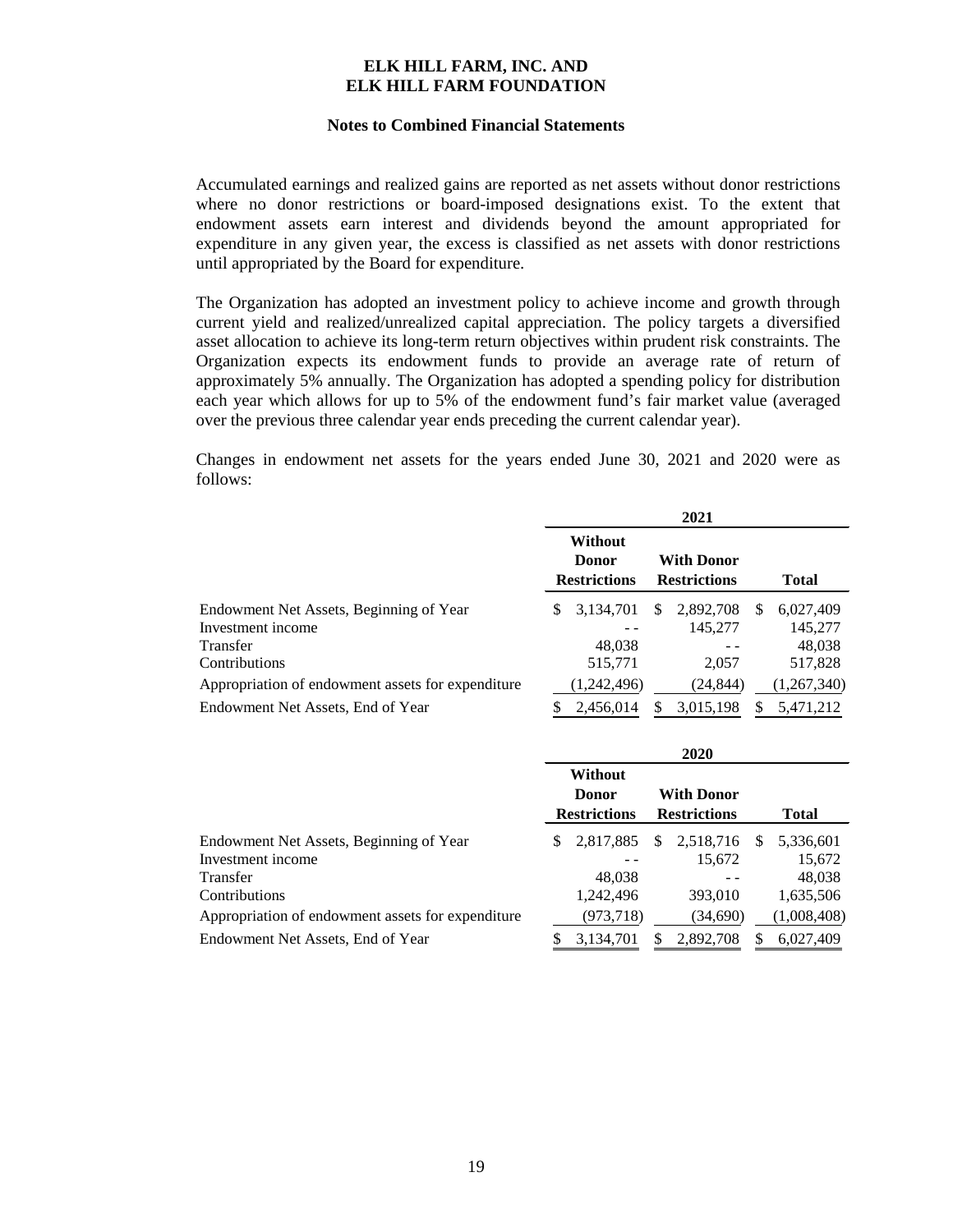#### **Notes to Combined Financial Statements**

Endowment funds designated by the Board of Directors and classified in the Without Donor Restrictions category as of June 30, 2021 and 2020 were as follows:

|                                          |   | 2021      | 2020 |           |  |
|------------------------------------------|---|-----------|------|-----------|--|
| Facility fund                            | S | 311,703   |      | 263,665   |  |
| Annual giving                            |   | 515,771   |      | 1.242.496 |  |
| Other Elk Hill Farm Foundation endowment |   | 1,628,540 |      | 1,628,540 |  |
|                                          |   | 2,456,014 |      | 3,134,701 |  |

As of June 30, 2020, a contributor to the Organization has made a written revocable transfer to give a certain lot or parcel of land, together with all the improvements thereon, located in the City of Richmond, Virginia. Due to certain variables inherent in the estimation of the value of the property as well as the contributor's right to revoke the deed, the intentions to give are not reflected in the accompanying combined financial statements.

#### **Note 11. Leasing Arrangements**

In December 2015, the Organization entered into a two-year lease for the Amani House. Payments required were in the amount of \$2,200 per month from January 2016 through December 2016, and \$2,310 per month from January 2017 through December 2017. The lease was renewed under the same terms as above until a new agreement was signed. In September 2018, the lease was renewed and terminates on August 31, 2020. Payments required are in the amount of \$2,547 per month from September 2018 through August 2019 and \$2,674 per month from September 2019 through August 2020.

In July 2014, the Organization entered into a five-year lease for the Charlottesville School and Community Services. Payments are required in the amount of \$7,000 per month through June 2015, with a 3% rental increase each year. In December 2018, this lease was extended for 5 years through June 2024.

The Organization opened a school located in Staunton, VA starting in the fall of 2016. The Organization entered into a five-year lease with the Virginia School for the Deaf and the Blind (VSDB) effective July 2016. Over the last two years, Elk Hill has expanded the space it leases through amendments to the original agreement. As of June 30, 2019, the cost of the lease increased to \$10,197 per month. Additional lease rate increases are established in the amendment, yielding an average monthly rate of \$11,290 for the upcoming fiscal year. Through the five-year lease term, the lease can be terminated upon providing six-month written notice. Effective February 2019, the Organization exercised the expansion option pursuant to Section 25 of the original lease agreement. The lease expired in June 2021 and was extended subsequent to year end for 5 years through June 30, 2026.

In February 2017, the Organization entered into a seven-month lease for office space of Carlisle Avenue Baptist Church. The lease provides for automatic renewal each term for one year unless either party provides a ninety-day notice of termination of the lease.

Total rent expense under these leases amounted to \$352,747 and \$341,708 for the years ended June 30, 2021 and 2020, respectively.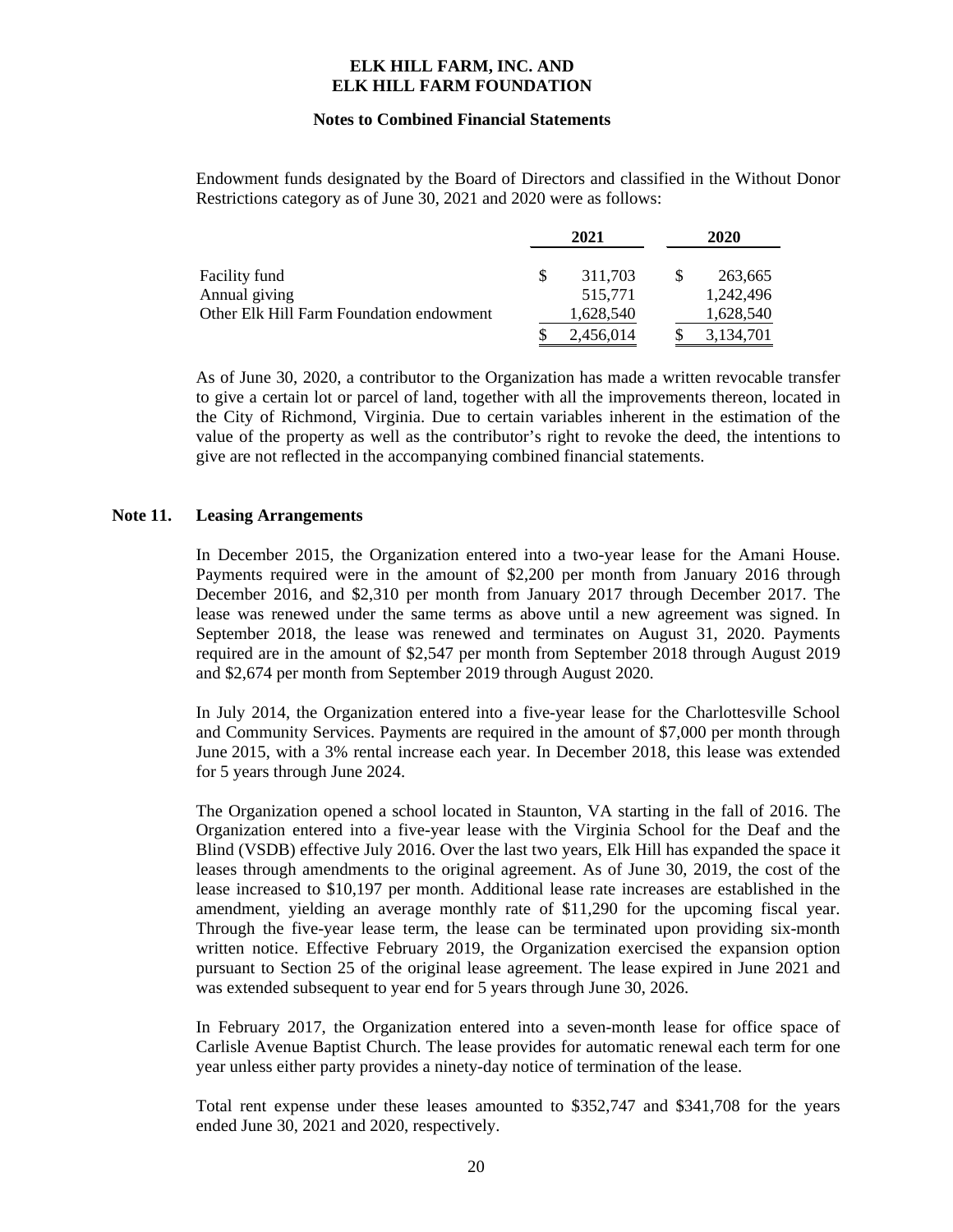#### **Notes to Combined Financial Statements**

Future minimum lease payments at June 30, 2021, excluding the renewal periods, are as follows for the year ending June 30:

#### **Year Ending June 30:**

| 2022 | \$<br>253,646 |
|------|---------------|
| 2023 | 258,493       |
| 2024 | 263,434       |
| 2025 | 155,581       |
| 2026 | 157,329       |
|      | 1,088,483     |

#### **Note 12. Functional Allocation of Expenses**

The costs of providing the various programs and other activities have been summarized on a functional basis in the accompanying combined statements of activities. Accordingly, certain costs have been allocated by the amount to the programs and supporting services on the basis of the activity benefited. Such allocations are determined by management on an equitable basis.

The expenses that are allocated include the following:

| <b>Expense</b>                            | <b>Allocation Method</b> |
|-------------------------------------------|--------------------------|
| <b>Salaries</b>                           | Time and effort          |
| Employee health and retirement plan costs | Direct allocation        |
| Workers comp                              | Direct allocation        |
| Payroll taxes                             | Direct allocation        |
| Allowances                                | Direct allocation        |
| Clothing and personal                     | Direct allocation        |
| Professional services                     | Direct allocation        |
| <b>Educational supplies</b>               | Direct allocation        |
| <b>Utilities</b>                          | Direct allocation        |
| Food                                      | Direct allocation        |
| House supplies                            | Direct allocation        |
| Insurance                                 | Direct allocation        |
| Maintenance                               | Direct allocation        |
| Work pay                                  | Direct allocation        |
| Medical and dental                        | Direct allocation        |
| Miscellaneous                             | Direct allocation        |
| Postage                                   | Direct allocation        |
| Printing                                  | Direct allocation        |
| Recreation                                | Direct allocation        |
| Rent                                      | Direct allocation        |
| Social services                           | Direct allocation        |
| Special events                            | Direct allocation        |
| Staff development                         | Direct allocation        |
| Office expenses                           | Direct allocation        |
| Travel and transportation                 | Direct allocation        |
| Depreciation and amortization             | Direct allocation        |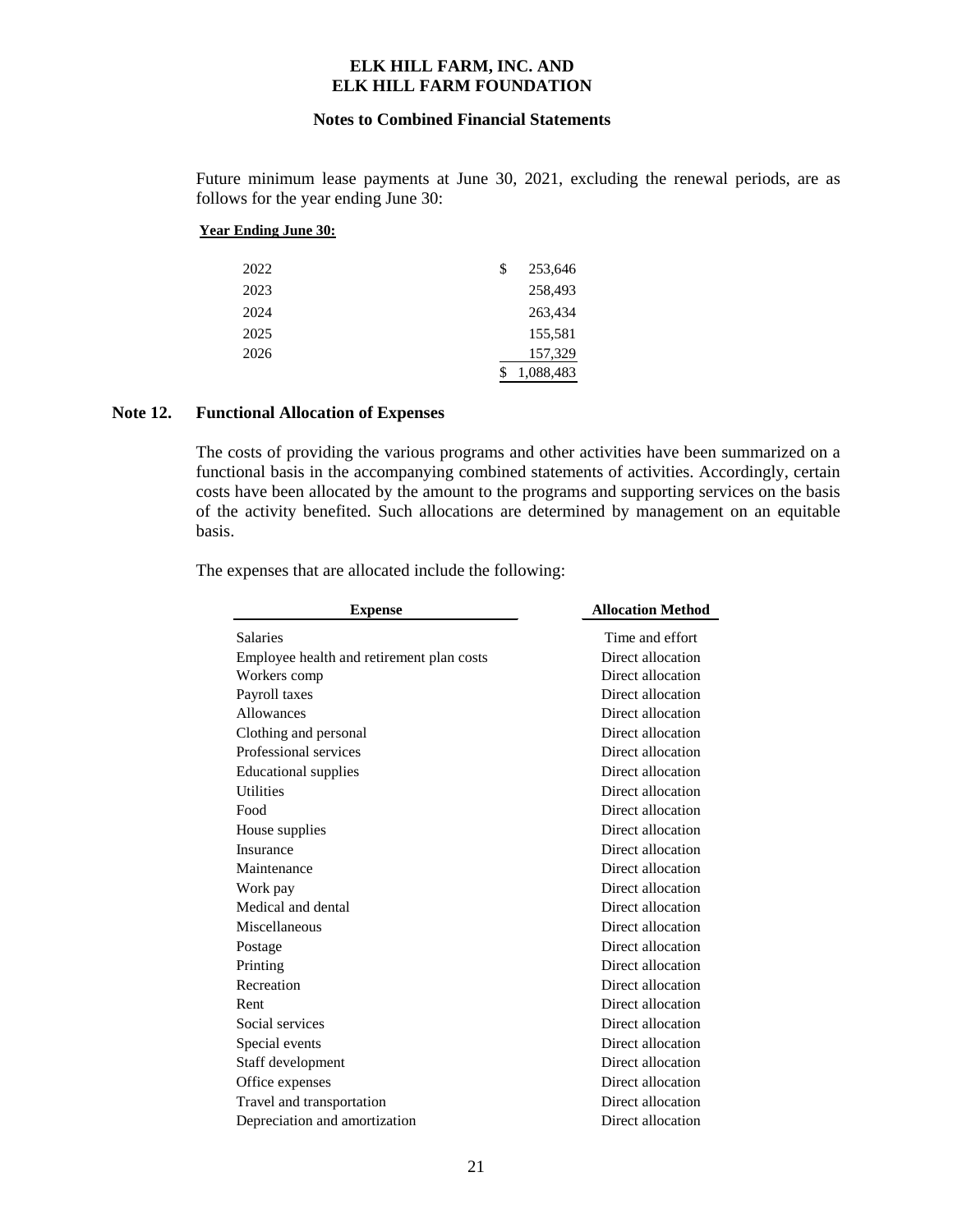#### **Notes to Combined Financial Statements**

#### **Note 13. Fair Value Measurements**

The following table presents the balance of financial assets measured at fair value on a reoccurring basis as of June 30, 2021 and 2020:

|                   | <b>Balance as</b><br>of June 30,<br>2021 | <b>Ouoted Price</b><br>in Active<br>Market for<br><b>Identical Assets</b><br>(Level 1) | <b>Significant</b><br><b>Other</b><br><b>Observable</b><br><b>Levels</b><br>(Level 2) | <b>Significant</b><br><b>Other</b><br><b>Unobservable</b><br><b>Levels</b><br>(Level 3) |
|-------------------|------------------------------------------|----------------------------------------------------------------------------------------|---------------------------------------------------------------------------------------|-----------------------------------------------------------------------------------------|
| Equities          | 6,434,738<br>\$.                         | \$<br>6,434,738                                                                        | \$                                                                                    | \$                                                                                      |
| Bond mutual funds | 1,623,716                                | 1,623,716                                                                              |                                                                                       |                                                                                         |
|                   | 8,058,454<br>S                           | \$<br>8,058,454                                                                        | \$                                                                                    | \$                                                                                      |
|                   |                                          | <b>Quoted Price</b><br>in Active                                                       | <b>Significant</b><br><b>Other</b>                                                    | <b>Significant</b><br><b>Other</b>                                                      |
|                   | <b>Balance as</b>                        | Market for                                                                             | <b>Observable</b>                                                                     | <b>Unobservable</b>                                                                     |
|                   | of June 30,                              | <b>Identical Assets</b>                                                                | <b>Levels</b>                                                                         | <b>Levels</b>                                                                           |
|                   | 2020                                     | (Level 1)                                                                              | (Level 2)                                                                             | (Level 3)                                                                               |
| Equities          | 4,656,793                                | 4,656,793                                                                              |                                                                                       |                                                                                         |
| Bond mutual funds | 1,021,719                                | 1,021,719                                                                              |                                                                                       |                                                                                         |
|                   | 5,678,512<br>\$                          | 5,678,512                                                                              | \$                                                                                    |                                                                                         |

### **Note 14. Outstanding Commitments**

On March 16, 2017, the Organization entered into a seven-year service agreement for case management software in the amount of \$284,887. Payments required during this agreement relate to the licensing fee and monthly service. Required payment for the fiscal year 2022 is \$30,836.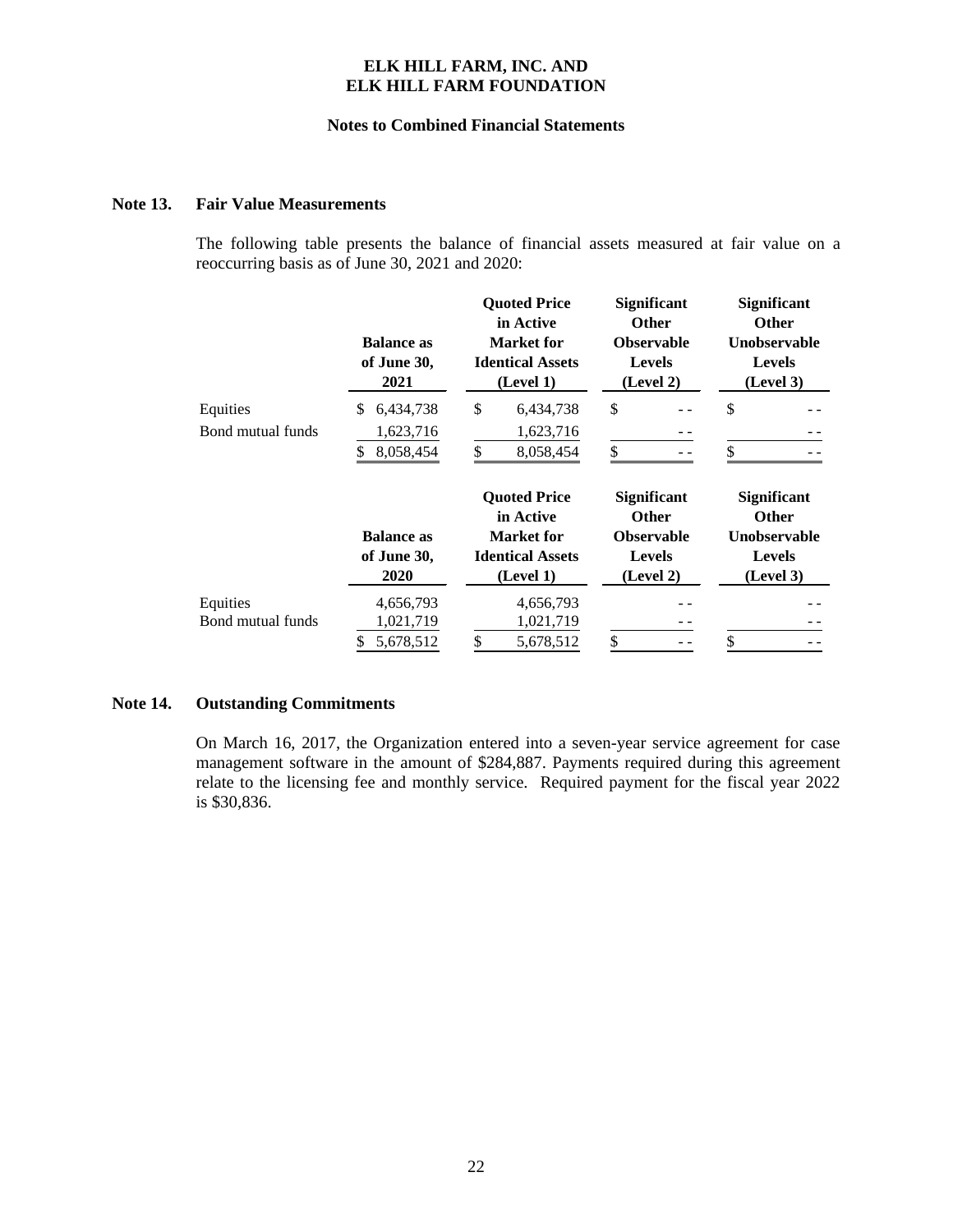#### **Notes to Combined Financial Statements**

#### **Note 15. Short-Term Loan**

On April 28, 2020, the Organization applied for and was approved a \$1,753,129 loan accruing interest at 1% under the Paycheck Protection Program created as part of the relief efforts related to COVID-19 and administered by the Small Business Administration. On November 24, 2020 the loan was forgiven in full and recognized as a revenue on the statement of activities.

#### **Note 16. Subsequent Events**

The Organization has evaluated all subsequent events through October 4, 2021, the date the combined financial statements were available to be issued.

Subsequent to year-end, the Organization extended the lease with the Virginia School for the Deaf and the Blind as mentioned in note 11. The lease was extended five years terminating on June 30, 2026.

The Organization has determined that there are no additional subsequent events that require recognition or disclosure.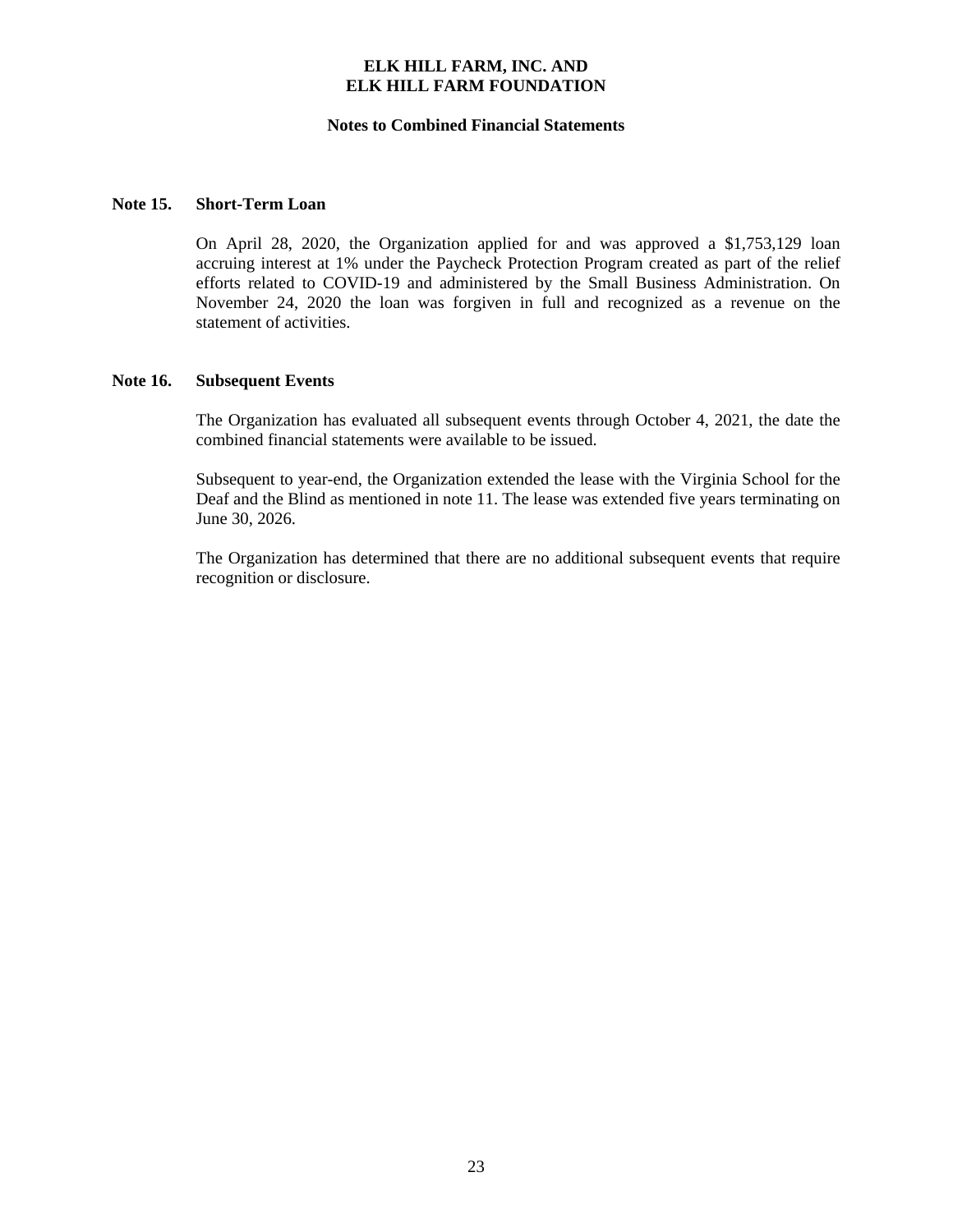#### **INDEPENDENT AUDITOR'S REPORT ON THE SUPPLEMENTARY INFORMATION**

To the Board of Trustees Elk Hill Farm, Inc. and Elk Hill Farm Foundation Goochland, Virginia

We have audited the combined financial statements of Elk Hill Farm, Inc. and Elk Hill Farm Foundation as of and for the years ended June 30, 2021 and 2020, and have issued our report thereon, dated October 4, 2021, which contained an unmodified opinion on those combined financial statements. Our audits were conducted for the purpose of forming an opinion on those combined financial statements as a whole. The supplementary information is presented for purposes of additional analysis and is not a required part of the combined financial statements. Such information is the responsibility of management and was derived from and relates directly to the underlying accounting and other records used to prepare the combined financial statements. The information has been subjected to the auditing procedures applied in the audits of the combined financial statements and certain additional procedures, including comparing and reconciling such information directly to the underlying accounting and other records used to prepare the combined financial statements or to the combined financial statements themselves, and other additional procedures in accordance with auditing standards generally accepted in the United States of America. In our opinion, the information is fairly stated in all material respects in relation to the combined financial statements as a whole.

Yount, Hyde "Barbour, P.C.

Richmond, Virginia October 4, 2021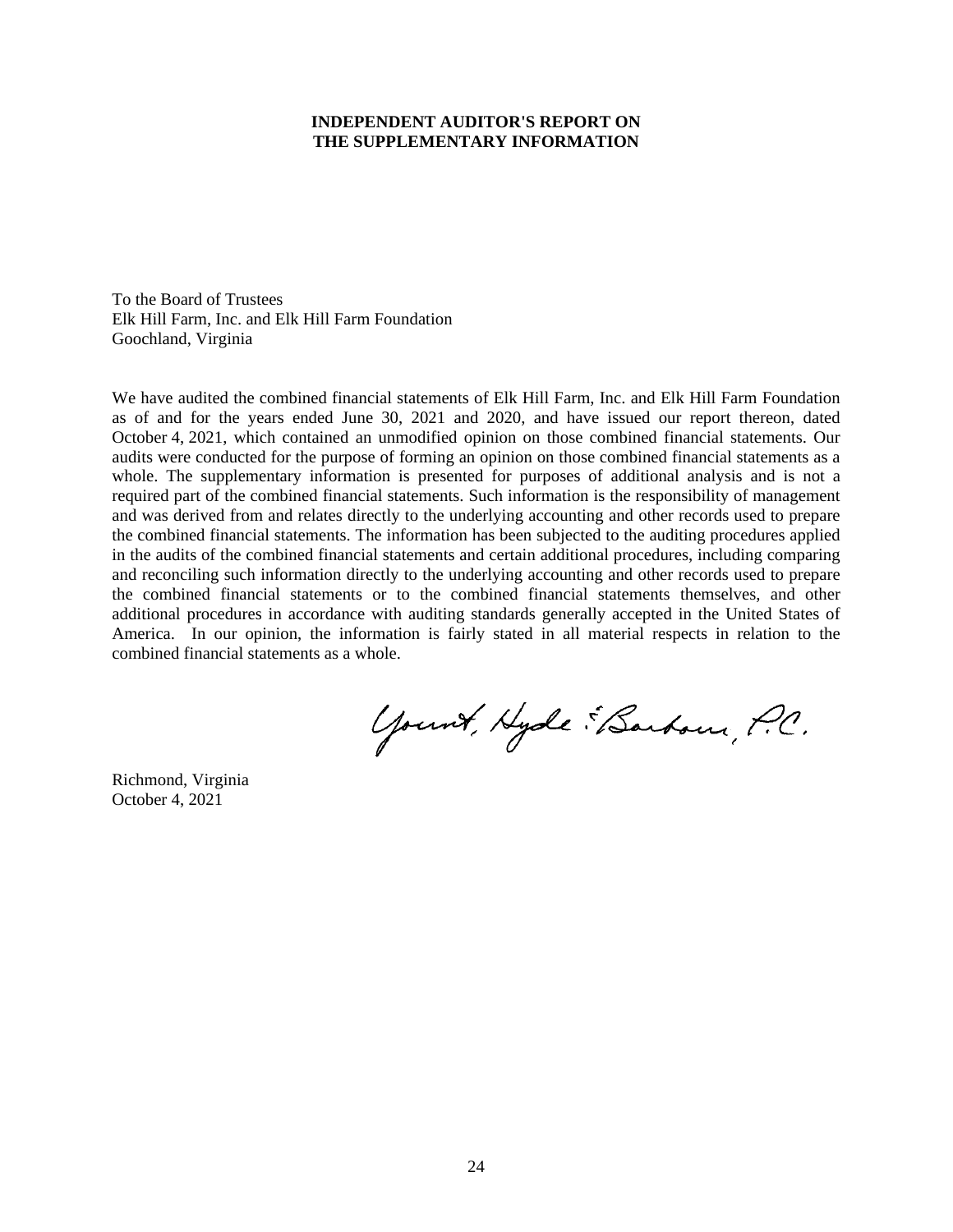# **ELK HILL FARM, INC.**

# **Statements of Financial Position**

June 30, 2021 and 2020

| <b>Assets</b>                                   | 2021            | 2020            |  |  |
|-------------------------------------------------|-----------------|-----------------|--|--|
| <b>Current Assets</b>                           |                 |                 |  |  |
| Cash                                            | \$<br>3,090,034 | \$<br>3,272,215 |  |  |
| Accounts receivable, net                        | 2,094,782       | 914,180         |  |  |
| Pledges receivable, net                         | 3,135           | 15,094          |  |  |
| Employee and other receivables                  | 2,527           | 497             |  |  |
| Prepaid expenses                                | 227,013         | 141,826         |  |  |
| Total current assets                            | \$<br>5,417,491 | 4,343,812<br>\$ |  |  |
| <b>Property and Equipment,</b>                  |                 |                 |  |  |
| less accumulated depreciation                   | \$<br>2,841,773 | \$<br>3,092,614 |  |  |
| <b>Other Assets</b>                             |                 |                 |  |  |
| Pledges receivable, net, less current portion   | \$<br>4,967     | \$<br>7,507     |  |  |
| Security deposits                               | 15,265          | 15,265          |  |  |
| Cash surrender value of life insurance policies | 306,378         | 285,108         |  |  |
| Total other assets                              | \$<br>326,610   | \$<br>307,880   |  |  |
| Total assets                                    | \$<br>8,585,874 | \$<br>7,744,306 |  |  |
| <b>Liabilities and Net Assets</b>               |                 |                 |  |  |
| <b>Current Liabilities</b>                      |                 |                 |  |  |
| Accounts payable                                | \$<br>95,273    | \$<br>86,304    |  |  |
| Accrued expenses                                | 530,672         | 396,278         |  |  |
| Deferred compensation, current portion          | 37,870          | 18,935          |  |  |
| Short-term loan                                 |                 | 1,753,129       |  |  |
| Total current liabilities                       | \$<br>663,815   | \$<br>2,254,646 |  |  |
| <b>Long-Term Liabilities</b>                    |                 |                 |  |  |
| Deferred compensation, long-term portion        | \$<br>237,546   | \$<br>266,173   |  |  |
| Due to Foundation                               | 97,237          | 116,104         |  |  |
| Total long-term liabilities                     | \$<br>334,783   | \$<br>382,277   |  |  |
| <b>Net Assets</b>                               |                 |                 |  |  |
| Without donor restrictions:                     |                 |                 |  |  |
| Undesignated                                    | \$<br>5,971,685 | \$<br>2,688,363 |  |  |
| Designated by board                             | 827,474         | 1,506,161       |  |  |
| With donor restrictions                         | 788,117         | 912,859         |  |  |
| Total net assets                                | 7,587,276<br>\$ | 5,107,383<br>\$ |  |  |
| Total liabilities and net assets                | 8,585,874<br>\$ | 7,744,306<br>\$ |  |  |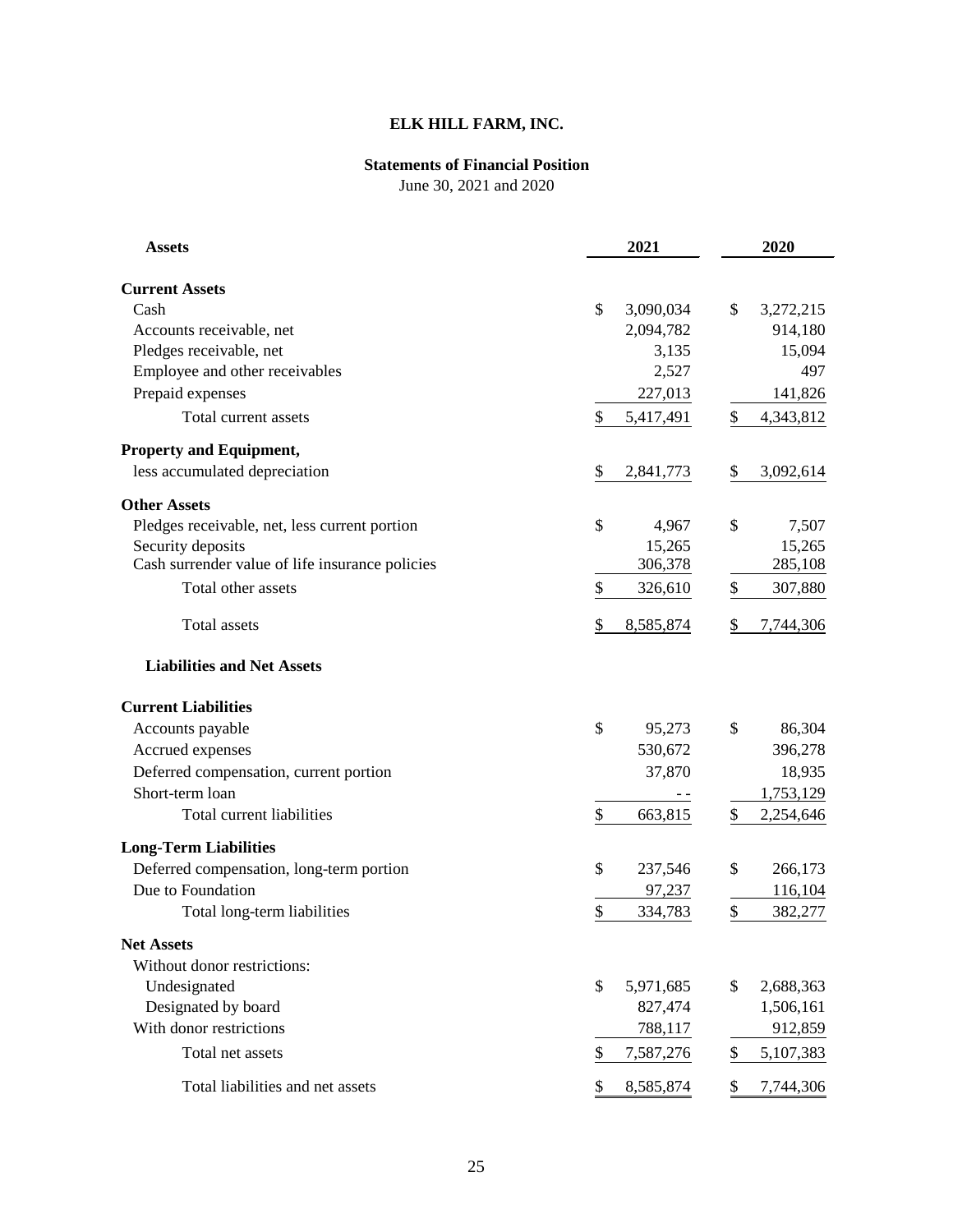# **ELK HILL FARM FOUNDATION**

## **Statements of Financial Position**

June 30, 2021 and 2020

| <b>Assets</b>                                 | 2021                       | 2020            |
|-----------------------------------------------|----------------------------|-----------------|
| <b>Current Assets</b>                         |                            |                 |
| Cash                                          | $\mathcal{S}$<br>451,306   | \$<br>1,090,009 |
| Pledges receivable, net                       | 195,602                    | 219,429         |
| Other receivables                             | 450                        |                 |
| Total current assets                          | \$<br>647,358              | \$<br>1,309,438 |
| <b>Other Assets</b>                           |                            |                 |
| Pledges receivable, net, less current portion | $\mathcal{S}$<br>38,605    | \$<br>228,443   |
| Long-term investments                         | 8,058,454                  | 5,678,512       |
| Due from Elk Hill Farm                        | 97,237                     | 116,104         |
| Total other assets                            | \$<br>8,194,296            | \$<br>6,023,059 |
| <b>Total assets</b>                           | 8,841,654<br>S             | 7,332,497<br>\$ |
| <b>Liabilities and Net Assets</b>             |                            |                 |
| <b>Net Assets</b>                             |                            |                 |
| Without donor restrictions:                   |                            |                 |
| Undesignated                                  | $\mathcal{S}$<br>4,197,916 | \$<br>2,811,249 |
| Designated by board                           | 1,628,540                  | 1,628,540       |
| With donor restrictions                       | 3,015,198                  | 2,892,708       |
| Total net assets                              | \$<br>8,841,654            | \$<br>7,332,497 |
| Total liabilities and net assets              | \$<br>8,841,654            | \$<br>7,332,497 |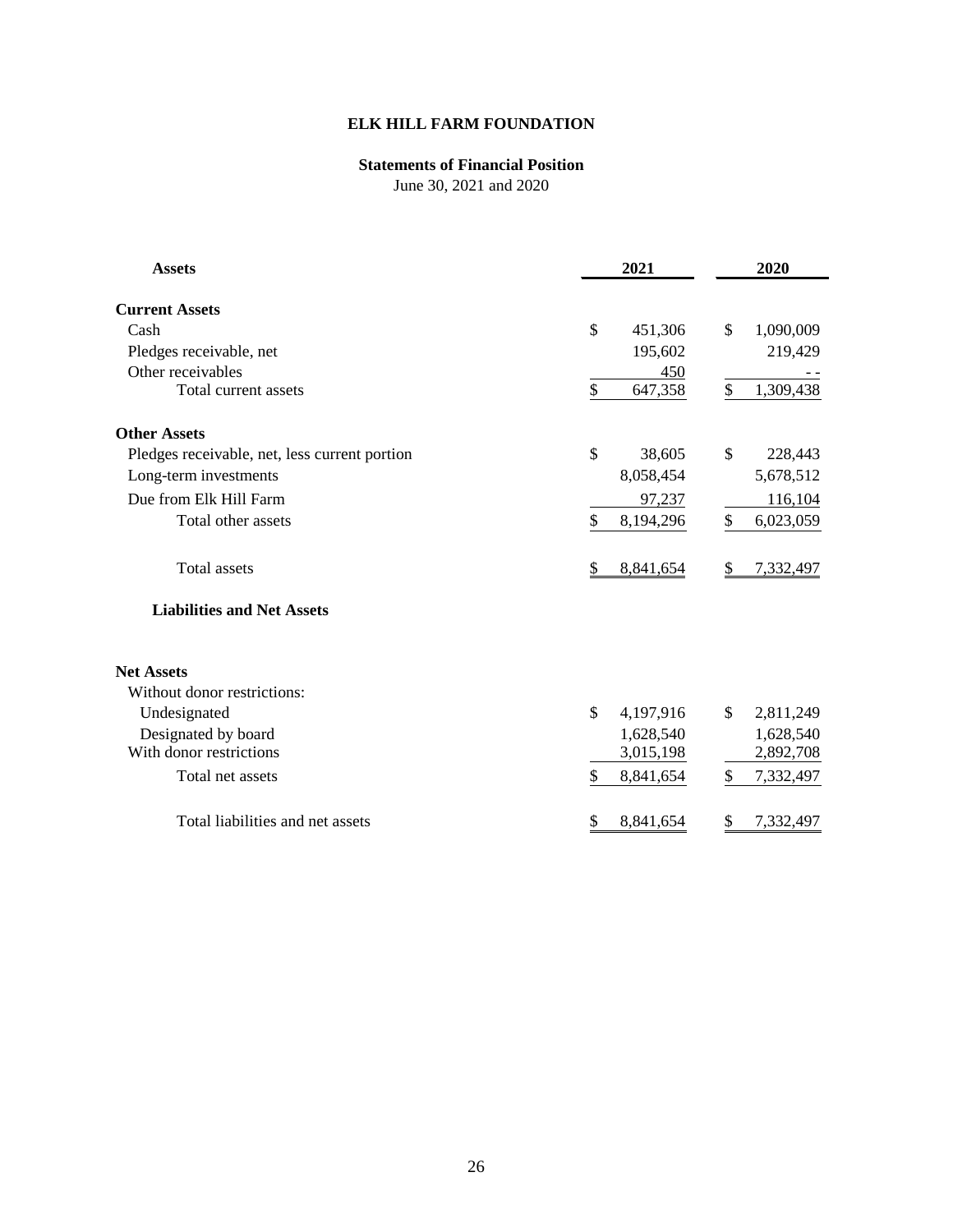# **ELK HILL FARM, INC.**

### **Statement of Activities**

|                                           |                      |                     |                   | 2021                |              |           |
|-------------------------------------------|----------------------|---------------------|-------------------|---------------------|--------------|-----------|
|                                           | <b>Without Donor</b> |                     | <b>With Donor</b> |                     |              |           |
|                                           |                      | <b>Restrictions</b> |                   | <b>Restrictions</b> | <b>Total</b> |           |
| Support and revenue:                      |                      |                     |                   |                     |              |           |
| Contributions                             | \$                   | 813,723             | \$                | 248,499             | \$           | 1,062,222 |
| Government grants                         |                      | 3,863,375           |                   |                     |              | 3,863,375 |
| Investment and other income               |                      | 1,852               |                   |                     |              | 1,852     |
| (Loss) on sale of assets                  |                      | (749)               |                   |                     |              | (749)     |
| Tuition assistance and fees               |                      | 6,716,266           |                   |                     |              | 6,716,266 |
| Medicaid and insurance income             |                      | 1,786,334           |                   |                     |              | 1,786,334 |
|                                           | \$                   | 13,180,801          | \$                | 248,499             | \$13,429,300 |           |
| Net assets released from restrictions:    |                      |                     |                   |                     |              |           |
| Satisfaction of restrictions for property |                      |                     |                   |                     |              |           |
| and equipment                             |                      | 136,473             |                   | (136, 473)          |              |           |
| Satisfaction of time restriction          |                      | 24,172              |                   | (24, 172)           |              |           |
| Satisfaction of program restrictions      |                      | 212,596             |                   | (212, 596)          |              |           |
| Total support and revenue                 | \$                   | 13,554,042          | \$                | (124, 742)          | \$13,429,300 |           |
| Expenses:                                 |                      |                     |                   |                     |              |           |
| Program services:                         |                      |                     |                   |                     |              |           |
| Community services                        | \$                   | 2,546,869           | \$                |                     | \$           | 2,546,869 |
| Schools                                   |                      | 3,953,968           |                   |                     |              | 3,953,968 |
| Residential services                      |                      | 3,166,206           |                   |                     |              | 3,166,206 |
| Total program services                    | \$                   | 9,667,043           | \$                |                     | \$           | 9,667,043 |
| Supporting services:                      |                      |                     |                   |                     |              |           |
| Management and general                    | \$                   | 929,351             | \$                |                     | \$           | 929,351   |
| Fundraising                               |                      | 353,013             |                   |                     |              | 353,013   |
| Total supporting services                 | \$                   | 1,282,364           | \$                |                     |              | 1,282,364 |
| Total expenses                            | \$                   | 10,949,407          | \$                |                     | \$10,949,407 |           |
|                                           | \$                   |                     |                   |                     |              |           |
| Change in net assets                      |                      | 2,604,635           | \$                | (124, 742)          | \$           | 2,479,893 |
| Net assets, beginning of year             |                      | 4,194,524           |                   | 912,859             |              | 5,107,383 |
| Net assets, end of year                   | \$                   | 6,799,159           | \$                | 788,117             | \$           | 7,587,276 |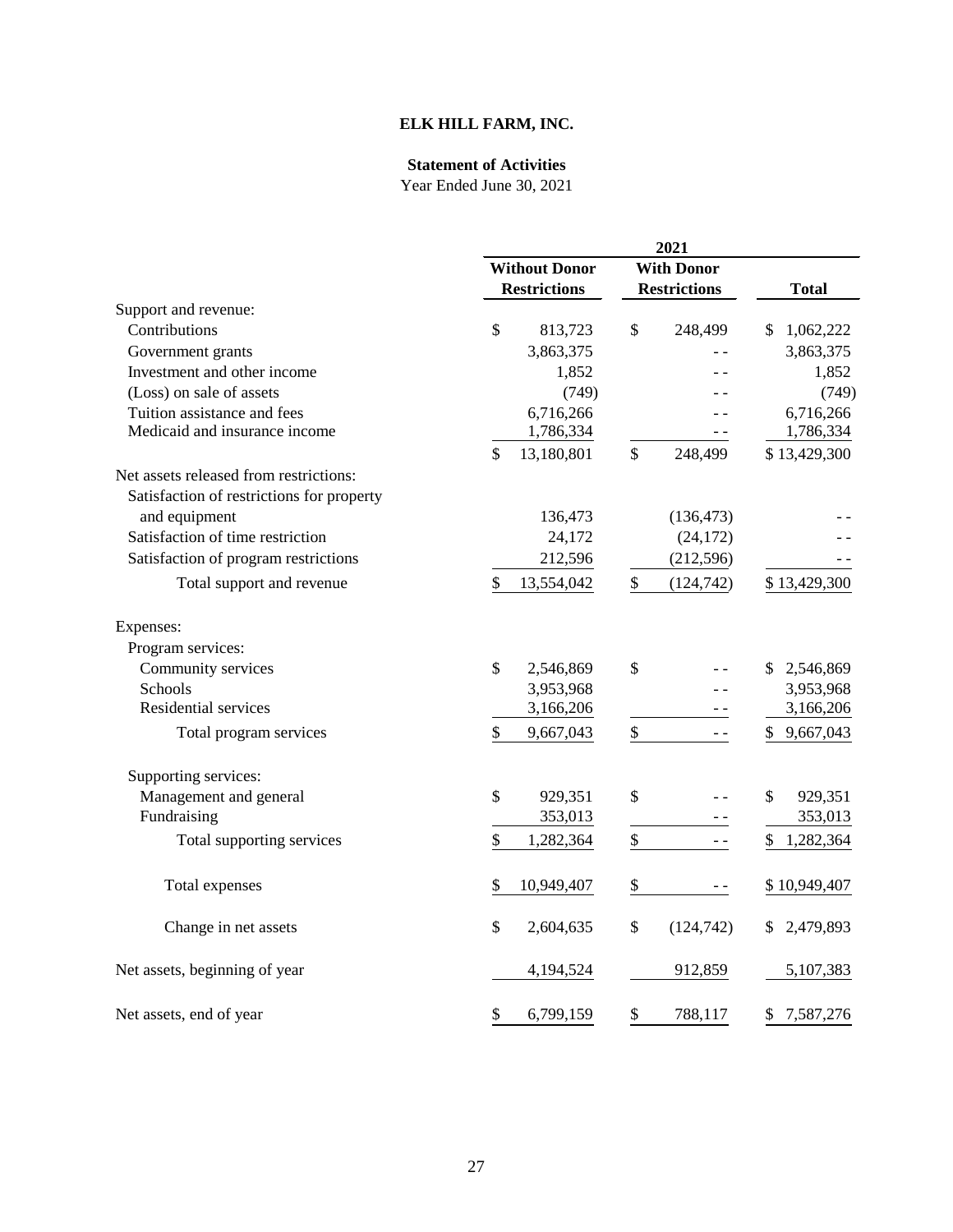# **ELK HILL FARM, INC.**

### **Statement of Activities**

|                                           |                      |                     |                   | 2020                |                 |  |  |
|-------------------------------------------|----------------------|---------------------|-------------------|---------------------|-----------------|--|--|
|                                           | <b>Without Donor</b> |                     | <b>With Donor</b> |                     |                 |  |  |
|                                           |                      | <b>Restrictions</b> |                   | <b>Restrictions</b> | <b>Total</b>    |  |  |
| Support and revenue:                      |                      |                     |                   |                     |                 |  |  |
| Contributions                             | \$                   | 1,429,503           | \$                | 75,000              | 1,504,503<br>S  |  |  |
| Investment and other income               |                      | 12,229              |                   |                     | 12,229          |  |  |
| Tuition assistance and fees               |                      | 5,934,189           |                   |                     | 5,934,189       |  |  |
| Medicaid and insurance income             |                      | 3,330,755           |                   |                     | 3,330,755       |  |  |
|                                           | \$                   | 10,706,676          | \$                | 75,000              | \$10,781,676    |  |  |
| Net assets released from restrictions:    |                      |                     |                   |                     |                 |  |  |
| Satisfaction of restrictions for property |                      |                     |                   |                     |                 |  |  |
| and equipment                             |                      | 245,647             |                   | (245, 647)          |                 |  |  |
| Satisfaction of time restriction          |                      | 22,718              |                   | (22, 718)           |                 |  |  |
| Satisfaction of program restrictions      |                      | 339,665             |                   | (339, 665)          |                 |  |  |
| Total support and revenue                 | \$                   | 11,314,706          | \$                | (533,030)           | \$10,781,676    |  |  |
| Expenses:                                 |                      |                     |                   |                     |                 |  |  |
| Program services:                         |                      |                     |                   |                     |                 |  |  |
| Community services                        | $\mathsf{\$}$        | 3,535,824           | \$                |                     | 3,535,824<br>\$ |  |  |
| Schools                                   |                      | 3,902,762           |                   |                     | 3,902,762       |  |  |
| Residential services                      |                      | 3,105,991           |                   |                     | 3,105,991       |  |  |
| Total program services                    | $\mathcal{S}$        | 10,544,577          | \$                | $ -$                | \$10,544,577    |  |  |
| Supporting services:                      |                      |                     |                   |                     |                 |  |  |
| Management and general                    | \$                   | 919,518             | \$                |                     | \$<br>919,518   |  |  |
| Fundraising                               |                      | 389,266             |                   |                     | 389,266         |  |  |
| Total supporting services                 | \$                   | 1,308,784           | $\boldsymbol{\$}$ | $ -$                | 1,308,784<br>\$ |  |  |
| Total expenses                            | \$                   | 11,853,361          | $\frac{1}{2}$     |                     | \$11,853,361    |  |  |
| Change in net assets                      | \$                   | (538, 655)          | \$                | (533,030)           | \$(1,071,685)   |  |  |
| Net assets, beginning of year             |                      | 4,733,179           |                   | 1,445,889           | 6,179,068       |  |  |
| Net assets, end of year                   | \$                   | 4,194,524           | \$                | 912,859             | 5,107,383<br>\$ |  |  |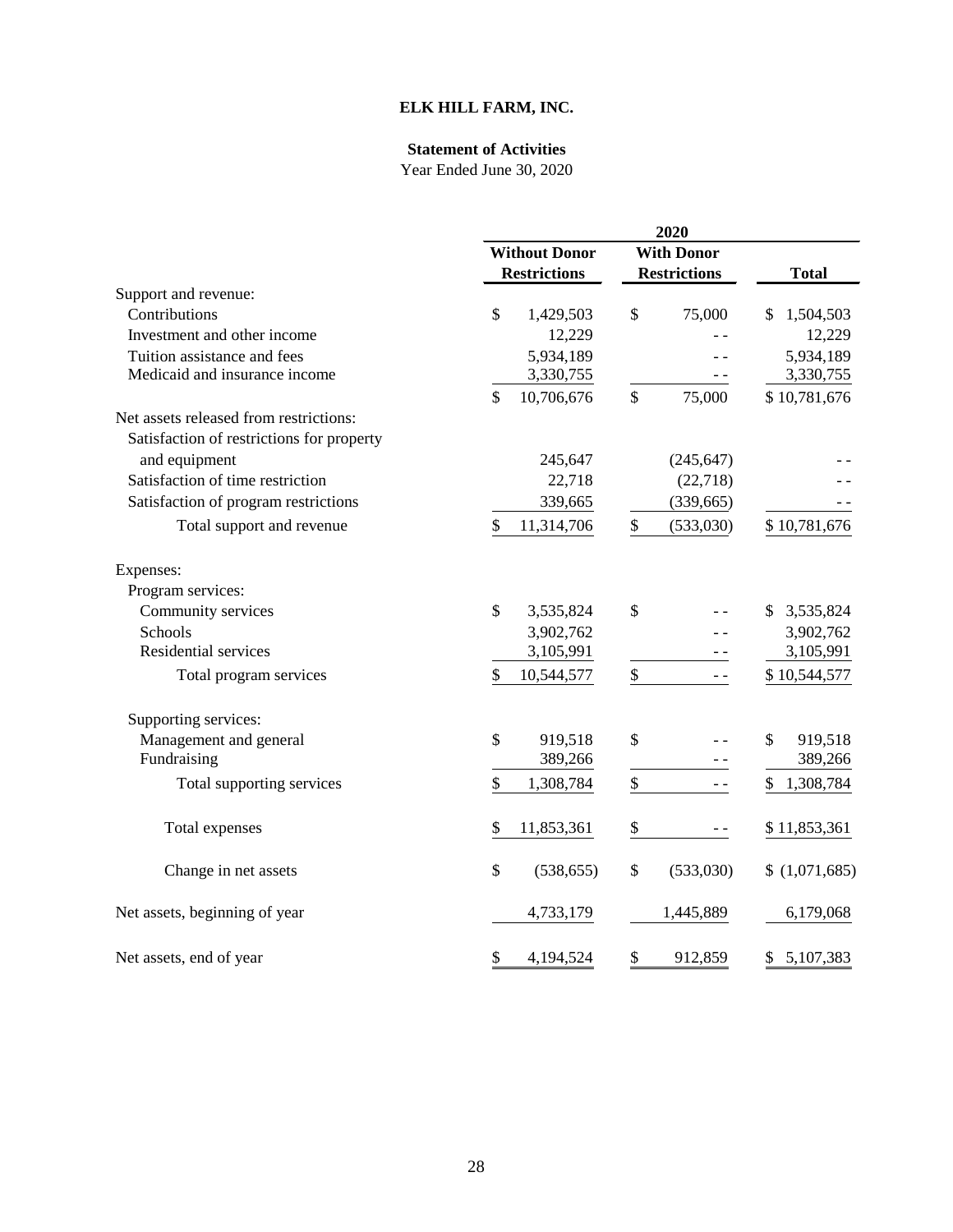## **ELK HILL FARM FOUNDATION**

# **Statement of Activities**

|                                                                     | 2021                                        |                                          |                            |
|---------------------------------------------------------------------|---------------------------------------------|------------------------------------------|----------------------------|
|                                                                     | <b>Without Donor</b><br><b>Restrictions</b> | <b>With Donor</b><br><b>Restrictions</b> | <b>Total</b>               |
| Support and revenue:                                                |                                             |                                          |                            |
| Contributions<br>Investment income                                  | \$<br>1,833,875                             | \$<br>2,057<br>145,277                   | \$<br>2,057<br>1,979,152   |
| Other                                                               |                                             |                                          |                            |
|                                                                     | \$<br>1,833,875                             | \$<br>147,334                            | $\mathcal{S}$<br>1,981,209 |
| Net assets released from restrictions:                              |                                             |                                          |                            |
| Satisfaction of program restrictions                                | 24,844                                      | (24, 844)                                |                            |
| Total support and revenue                                           | \$<br>1,858,719                             | \$<br>122,490                            | \$<br>1,981,209            |
| Expenses and losses:<br>Program services:<br>Grant to Elk Hill Farm | \$<br>338,452                               | \$                                       | 338,452<br>\$              |
|                                                                     |                                             |                                          |                            |
| Supporting services:<br>Fundraising                                 | \$<br>133,600                               | \$                                       | 133,600<br>\$              |
|                                                                     |                                             |                                          |                            |
| Total expenses                                                      | \$<br>472,052                               | \$                                       | 472,052<br>\$              |
| Change in net assets                                                | \$<br>1,386,667                             | \$<br>122,490                            | 1,509,157<br>\$            |
| Net assets, beginning of year                                       | 4,439,789                                   | 2,892,708                                | 7,332,497                  |
| Net assets, end of year                                             | 5,826,456<br>\$                             | 3,015,198<br>\$                          | \$<br>8,841,654            |